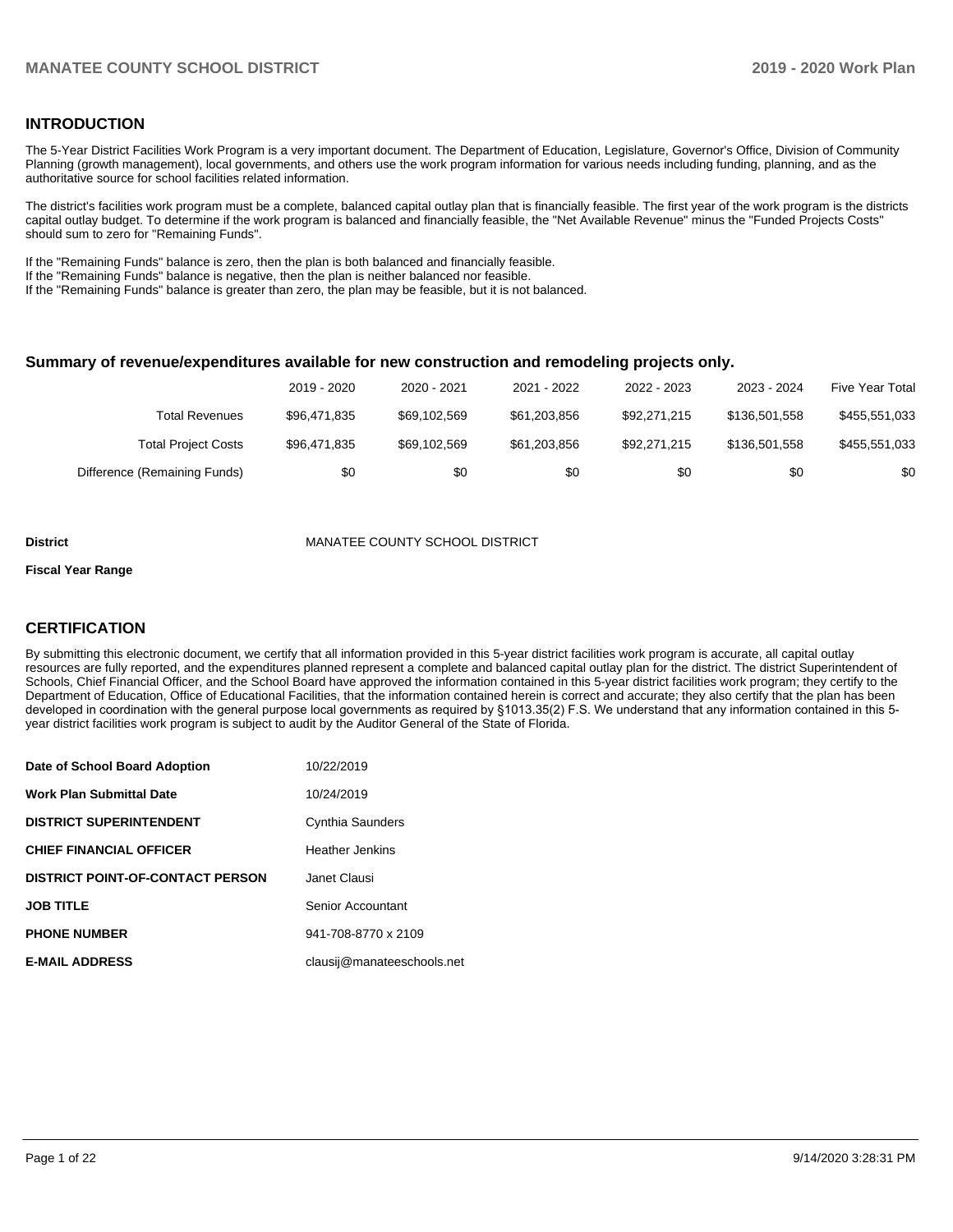# **Expenditures**

### **Expenditure for Maintenance, Repair and Renovation from 1.50-Mills and PECO**

Annually, prior to the adoption of the district school budget, each school board must prepare a tentative district facilities work program that includes a schedule of major repair and renovation projects necessary to maintain the educational and ancillary facilities of the district.

|             | <b>Item</b>                                                                                                                                                                                                                                                                                                                                                                                                                                                                                                                                                                                                                                                                                                                                                                                                                                                                                                                                                                                                                                                                                                                                                                                                                                                                                                                                                                | 2019 - 2020<br><b>Actual Budget</b> | 2020 - 2021<br>Projected | 2021 - 2022<br>Projected | 2022 - 2023<br>Projected | 2023 - 2024<br>Projected | <b>Total</b> |  |  |  |
|-------------|----------------------------------------------------------------------------------------------------------------------------------------------------------------------------------------------------------------------------------------------------------------------------------------------------------------------------------------------------------------------------------------------------------------------------------------------------------------------------------------------------------------------------------------------------------------------------------------------------------------------------------------------------------------------------------------------------------------------------------------------------------------------------------------------------------------------------------------------------------------------------------------------------------------------------------------------------------------------------------------------------------------------------------------------------------------------------------------------------------------------------------------------------------------------------------------------------------------------------------------------------------------------------------------------------------------------------------------------------------------------------|-------------------------------------|--------------------------|--------------------------|--------------------------|--------------------------|--------------|--|--|--|
| <b>HVAC</b> |                                                                                                                                                                                                                                                                                                                                                                                                                                                                                                                                                                                                                                                                                                                                                                                                                                                                                                                                                                                                                                                                                                                                                                                                                                                                                                                                                                            | \$6,416,515                         | \$6,205,000              | \$8.655.000              | \$6.921.000              | \$4,000,000              | \$32,197,515 |  |  |  |
| Locations:  | ANNA MARIA ELEMENTARY, ANNIE WILLIAMS ELEMENTARY, BALLARD ELEMENTARY, BAYSHORE ELEMENTARY, BAYSHORE SENIC<br>HIGH, BLACKBURN ELEMENTARY, BLANCHE H DAUGHTREY ELEMENTARY, BRADEN RIVER ELEMENTARY, BRADEN RIVER HIGH,<br>BRADEN RIVER MIDDLE, BUFFALO CREEK MIDDLE, CARLOS E HAILE MIDDLE, ELECTA ARCOTTE LEE MIDDLE, FLORINE J ABEL<br>ELEMENTARY, FRANCES WAKELAND ELEMENTARY, FREEDOM ELEMENTARY, G.D. ROGERS GARDEN-BULLOCK ELEMENTARY,<br>GENE WITT ELEMENTARY, GILBERT W MCNEAL ELEMENTARY, GULLETT ELEMENTARY, H S MOODY ELEMENTARY, HORIZONS<br>ACADEMY, IDA M STEWART ELEMENTARY, JAMES TILLMAN ELEMENTARY, JESSIE P MILLER ELEMENTARY, LAKEWOOD RANCH<br>SENIOR HIGH, LINCOLN MEMORIAL ACADEMY, LOUISE ROGERS JOHNSON MIDDLE/WAKELAND ELEMENTARY, MANATEE<br>ELEMENTARY, MANATEE SENIOR HIGH, MANATEE TECHNICAL COLLEGE, MARJORIE G KINNAN ELEMENTARY, MARTHA B KING<br>MIDDLE, MATZKE SUPPORT CENTER, MYAKKA CITY ELEMENTARY, ONECO ELEMENTARY, PALM VIEW ELEMENTARY, PALMA SOLA<br>ELEMENTARY, PALMETTO ELEMENTARY (NEW), PALMETTO SENIOR HIGH, R DAN NOLAN MIDDLE, ROBERT H PRINE<br>ELEMENTARY, SAMOSET ELEMENTARY, SARA SCOTT HARLLEE MIDDLE, SEA BREEZE ELEMENTARY, SOUTHEAST SENIOR HIGH,<br>TARA ELEMENTARY, VIRGIL MILLS ELEMENTARY, W D SUGG MIDDLE, WILLIAM H BASHAW ELEMENTARY, WILLIAM MONROE<br>ROWLETT ELEMENTARY, WILLIS ELEMENTARY               |                                     |                          |                          |                          |                          |              |  |  |  |
| Flooring    |                                                                                                                                                                                                                                                                                                                                                                                                                                                                                                                                                                                                                                                                                                                                                                                                                                                                                                                                                                                                                                                                                                                                                                                                                                                                                                                                                                            | \$500,000                           | \$2,600,000              | \$850,000                | \$600,000                | \$400,000                | \$4,950,000  |  |  |  |
|             | ANNA MARIA ELEMENTARY, ANNIE WILLIAMS ELEMENTARY, BALLARD ELEMENTARY, BAYSHORE ELEMENTARY, BAYSHORE SENIC<br>Locations:<br>HIGH, BLACKBURN ELEMENTARY, BLANCHE H DAUGHTREY ELEMENTARY, BRADEN RIVER ELEMENTARY, BRADEN RIVER HIGH,<br>BRADEN RIVER MIDDLE, BUFFALO CREEK MIDDLE, CARLOS E HAILE MIDDLE, ELECTA ARCOTTE LEE MIDDLE, FLORINE J ABEL<br>ELEMENTARY, FRANCES WAKELAND ELEMENTARY, FREEDOM ELEMENTARY, G.D. ROGERS GARDEN-BULLOCK ELEMENTARY,<br>GENE WITT ELEMENTARY, GILBERT W MCNEAL ELEMENTARY, GULLETT ELEMENTARY, H S MOODY ELEMENTARY, HORIZONS<br>ACADEMY, IDA M STEWART ELEMENTARY, JAMES TILLMAN ELEMENTARY, JESSIE P MILLER ELEMENTARY, LAKEWOOD RANCH<br>SENIOR HIGH, LINCOLN MEMORIAL ACADEMY, LOUISE ROGERS JOHNSON MIDDLE/WAKELAND ELEMENTARY, MANATEE<br>ELEMENTARY, MANATEE SENIOR HIGH, MANATEE TECHNICAL COLLEGE, MARJORIE G KINNAN ELEMENTARY, MARTHA B KING<br>MIDDLE, MATZKE SUPPORT CENTER, MYAKKA CITY ELEMENTARY, ONECO ELEMENTARY, PALM VIEW ELEMENTARY, PALMA SOLA<br>ELEMENTARY, PALMETTO ELEMENTARY (NEW), PALMETTO SENIOR HIGH, R DAN NOLAN MIDDLE, ROBERT H PRINE<br>ELEMENTARY, SAMOSET ELEMENTARY, SARA SCOTT HARLLEE MIDDLE, SEA BREEZE ELEMENTARY, SOUTHEAST SENIOR HIGH,<br>TARA ELEMENTARY, VIRGIL MILLS ELEMENTARY, W D SUGG MIDDLE, WILLIAM H BASHAW ELEMENTARY, WILLIAM MONROE<br>ROWLETT ELEMENTARY, WILLIS ELEMENTARY |                                     |                          |                          |                          |                          |              |  |  |  |
| Roofing     |                                                                                                                                                                                                                                                                                                                                                                                                                                                                                                                                                                                                                                                                                                                                                                                                                                                                                                                                                                                                                                                                                                                                                                                                                                                                                                                                                                            | \$877,615                           | \$610,000                | \$4,098,000              | \$0                      | \$806,000                | \$6,391,615  |  |  |  |
| Locations:  | ANNA MARIA ELEMENTARY, ANNIE WILLIAMS ELEMENTARY, BALLARD ELEMENTARY, BAYSHORE ELEMENTARY, BAYSHORE SENIC<br>HIGH, BLACKBURN ELEMENTARY, BLANCHE H DAUGHTREY ELEMENTARY, BRADEN RIVER ELEMENTARY, BRADEN RIVER HIGH,<br>BRADEN RIVER MIDDLE, BUFFALO CREEK MIDDLE, CARLOS E HAILE MIDDLE, ELECTA ARCOTTE LEE MIDDLE, FLORINE J ABEL<br>ELEMENTARY, FRANCES WAKELAND ELEMENTARY, FREEDOM ELEMENTARY, G.D. ROGERS GARDEN-BULLOCK ELEMENTARY,<br>GENE WITT ELEMENTARY, GILBERT W MCNEAL ELEMENTARY, GULLETT ELEMENTARY, H S MOODY ELEMENTARY, HORIZONS<br>ACADEMY, IDA M STEWART ELEMENTARY, JAMES TILLMAN ELEMENTARY, JESSIE P MILLER ELEMENTARY, LAKEWOOD RANCH<br>SENIOR HIGH, LINCOLN MEMORIAL ACADEMY, LOUISE ROGERS JOHNSON MIDDLE/WAKELAND ELEMENTARY, MANATEE<br>ELEMENTARY, MANATEE SENIOR HIGH, MANATEE TECHNICAL COLLEGE, MARJORIE G KINNAN ELEMENTARY, MARTHA B KING<br>MIDDLE, MATZKE SUPPORT CENTER, MYAKKA CITY ELEMENTARY, ONECO ELEMENTARY, PALM VIEW ELEMENTARY, PALMA SOLA<br>ELEMENTARY, PALMETTO ELEMENTARY (NEW), PALMETTO SENIOR HIGH, R DAN NOLAN MIDDLE, ROBERT H PRINE<br>ELEMENTARY, SAMOSET ELEMENTARY, SARA SCOTT HARLLEE MIDDLE, SEA BREEZE ELEMENTARY, SOUTHEAST SENIOR HIGH,<br>TARA ELEMENTARY, VIRGIL MILLS ELEMENTARY, W D SUGG MIDDLE, WILLIAM H BASHAW ELEMENTARY, WILLIAM MONROE<br>ROWLETT ELEMENTARY, WILLIS ELEMENTARY               |                                     |                          |                          |                          |                          |              |  |  |  |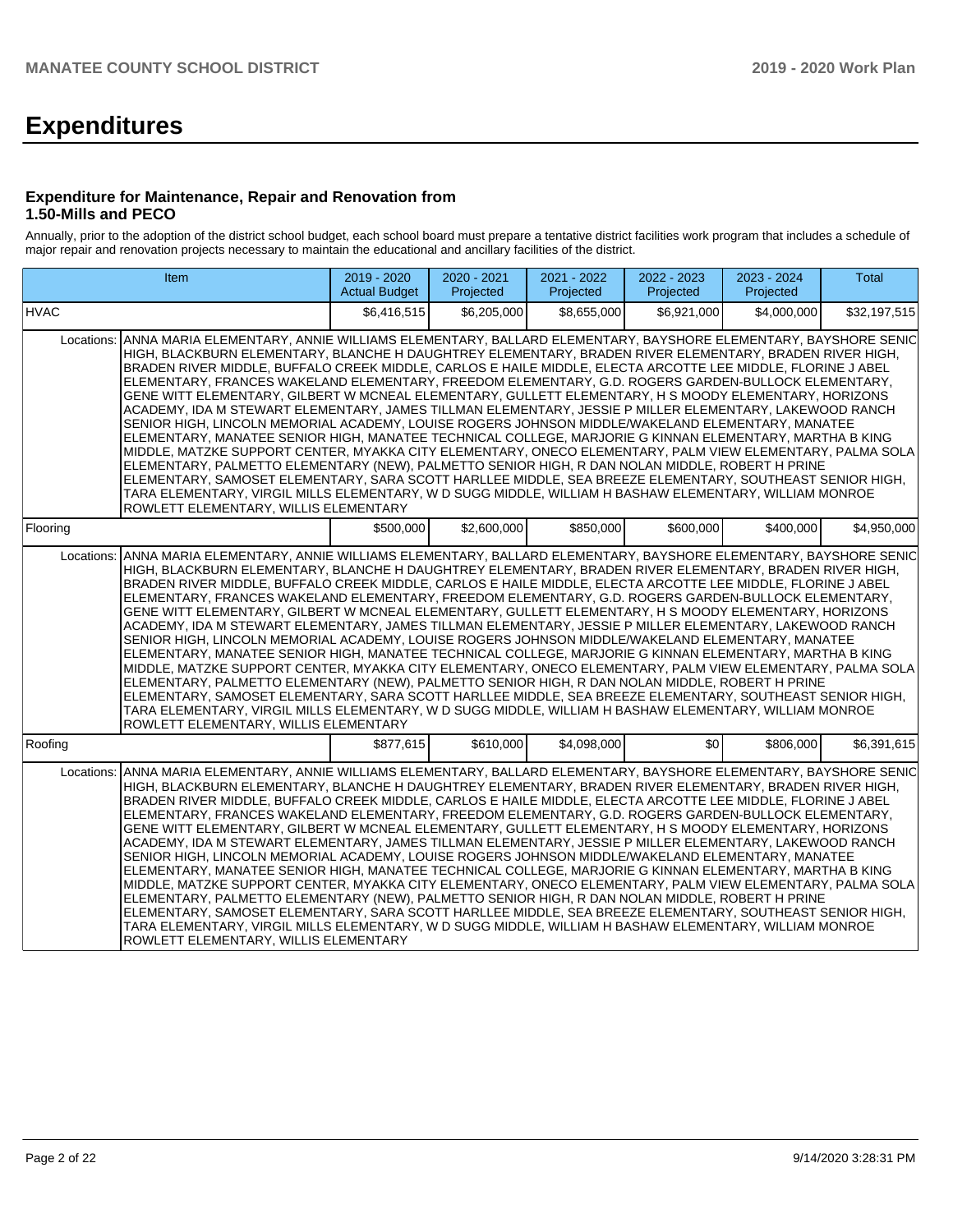| Safety to Life                   |                                                                                                                                                                                                                                                                                                                                                                                                                                                                                                                                                                                                                                                                                                                                                                                                                                                                                                                                                                                                                                                                                                                                                                                                                                                                                                                                                              | \$3,865,814 | \$833,440   | \$901,420 | \$381,500 | \$365,000   | \$6,347,174 |
|----------------------------------|--------------------------------------------------------------------------------------------------------------------------------------------------------------------------------------------------------------------------------------------------------------------------------------------------------------------------------------------------------------------------------------------------------------------------------------------------------------------------------------------------------------------------------------------------------------------------------------------------------------------------------------------------------------------------------------------------------------------------------------------------------------------------------------------------------------------------------------------------------------------------------------------------------------------------------------------------------------------------------------------------------------------------------------------------------------------------------------------------------------------------------------------------------------------------------------------------------------------------------------------------------------------------------------------------------------------------------------------------------------|-------------|-------------|-----------|-----------|-------------|-------------|
| Locations:                       | ANNA MARIA ELEMENTARY, ANNIE WILLIAMS ELEMENTARY, BALLARD ELEMENTARY, BAYSHORE ELEMENTARY, BAYSHORE SENIC<br>HIGH, BLACKBURN ELEMENTARY, BLANCHE H DAUGHTREY ELEMENTARY, BRADEN RIVER ELEMENTARY, BRADEN RIVER HIGH,<br>BRADEN RIVER MIDDLE, BUFFALO CREEK MIDDLE, CARLOS E HAILE MIDDLE, ELECTA ARCOTTE LEE MIDDLE, FLORINE J ABEL<br>ELEMENTARY, FRANCES WAKELAND ELEMENTARY, FREEDOM ELEMENTARY, G.D. ROGERS GARDEN-BULLOCK ELEMENTARY,<br>GENE WITT ELEMENTARY, GILBERT W MCNEAL ELEMENTARY, GULLETT ELEMENTARY, H S MOODY ELEMENTARY, HORIZONS<br>ACADEMY. IDA M STEWART ELEMENTARY. JAMES TILLMAN ELEMENTARY. JESSIE P MILLER ELEMENTARY. LAKEWOOD RANCH<br>SENIOR HIGH, LINCOLN MEMORIAL ACADEMY, LOUISE ROGERS JOHNSON MIDDLE/WAKELAND ELEMENTARY, MANATEE<br>ELEMENTARY, MANATEE SENIOR HIGH, MANATEE TECHNICAL COLLEGE, MARJORIE G KINNAN ELEMENTARY, MARTHA B KING<br>MIDDLE, MATZKE SUPPORT CENTER, MYAKKA CITY ELEMENTARY, ONECO ELEMENTARY, PALM VIEW ELEMENTARY, PALMA SOLA<br>ELEMENTARY, PALMETTO ELEMENTARY (NEW), PALMETTO SENIOR HIGH, R DAN NOLAN MIDDLE, ROBERT H PRINE<br>ELEMENTARY, SAMOSET ELEMENTARY, SARA SCOTT HARLLEE MIDDLE, SEA BREEZE ELEMENTARY, SOUTHEAST SENIOR HIGH,<br>TARA ELEMENTARY, VIRGIL MILLS ELEMENTARY, W D SUGG MIDDLE, WILLIAM H BASHAW ELEMENTARY, WILLIAM MONROE<br>ROWLETT ELEMENTARY, WILLIS ELEMENTARY |             |             |           |           |             |             |
| Fencing                          |                                                                                                                                                                                                                                                                                                                                                                                                                                                                                                                                                                                                                                                                                                                                                                                                                                                                                                                                                                                                                                                                                                                                                                                                                                                                                                                                                              | \$0         | \$0         | \$0       | \$0       | \$0         | \$0         |
|                                  | Locations: No Locations for this expenditure.                                                                                                                                                                                                                                                                                                                                                                                                                                                                                                                                                                                                                                                                                                                                                                                                                                                                                                                                                                                                                                                                                                                                                                                                                                                                                                                |             |             |           |           |             |             |
| Parking                          |                                                                                                                                                                                                                                                                                                                                                                                                                                                                                                                                                                                                                                                                                                                                                                                                                                                                                                                                                                                                                                                                                                                                                                                                                                                                                                                                                              | \$177,000   | \$425,500   | \$66,500  | \$46,500  | \$90,000    | \$805,500   |
| Locations:                       | ANNA MARIA ELEMENTARY, ANNIE WILLIAMS ELEMENTARY, BALLARD ELEMENTARY, BAYSHORE ELEMENTARY, BAYSHORE SENIC<br>HIGH, BLACKBURN ELEMENTARY, BLANCHE H DAUGHTREY ELEMENTARY, BRADEN RIVER ELEMENTARY, BRADEN RIVER HIGH,<br>BRADEN RIVER MIDDLE, BUFFALO CREEK MIDDLE, CARLOS E HAILE MIDDLE, ELECTA ARCOTTE LEE MIDDLE, FLORINE J ABEL<br>ELEMENTARY, FRANCES WAKELAND ELEMENTARY, FREEDOM ELEMENTARY, G.D. ROGERS GARDEN-BULLOCK ELEMENTARY,<br>GENE WITT ELEMENTARY, GILBERT W MCNEAL ELEMENTARY, GULLETT ELEMENTARY, H S MOODY ELEMENTARY, HORIZONS<br>ACADEMY, IDA M STEWART ELEMENTARY, JAMES TILLMAN ELEMENTARY, JESSIE P MILLER ELEMENTARY, LAKEWOOD RANCH<br>SENIOR HIGH, LINCOLN MEMORIAL ACADEMY, LOUISE ROGERS JOHNSON MIDDLE/WAKELAND ELEMENTARY, MANATEE<br>ELEMENTARY, MANATEE SENIOR HIGH, MANATEE TECHNICAL COLLEGE, MARJORIE G KINNAN ELEMENTARY, MARTHA B KING<br>MIDDLE, MATZKE SUPPORT CENTER, MYAKKA CITY ELEMENTARY, ONECO ELEMENTARY, PALM VIEW ELEMENTARY, PALMA SOLA<br>ELEMENTARY, PALMETTO ELEMENTARY (NEW), PALMETTO SENIOR HIGH, R DAN NOLAN MIDDLE, ROBERT H PRINE<br>ELEMENTARY, SAMOSET ELEMENTARY, SARA SCOTT HARLLEE MIDDLE, SEA BREEZE ELEMENTARY, SOUTHEAST SENIOR HIGH,<br>TARA ELEMENTARY, VIRGIL MILLS ELEMENTARY, W D SUGG MIDDLE, WILLIAM H BASHAW ELEMENTARY, WILLIAM MONROE<br>ROWLETT ELEMENTARY, WILLIS ELEMENTARY |             |             |           |           |             |             |
| Electrical                       |                                                                                                                                                                                                                                                                                                                                                                                                                                                                                                                                                                                                                                                                                                                                                                                                                                                                                                                                                                                                                                                                                                                                                                                                                                                                                                                                                              | \$360,000   | \$470,000   | \$640,000 | \$330,000 | \$740,000   | \$2,540,000 |
| Locations:                       | ANNA MARIA ELEMENTARY, ANNIE WILLIAMS ELEMENTARY, BALLARD ELEMENTARY, BAYSHORE ELEMENTARY, BAYSHORE SENIC<br>HIGH, BLACKBURN ELEMENTARY, BLANCHE H DAUGHTREY ELEMENTARY, BRADEN RIVER ELEMENTARY, BRADEN RIVER HIGH,<br>BRADEN RIVER MIDDLE, BUFFALO CREEK MIDDLE, CARLOS E HAILE MIDDLE, ELECTA ARCOTTE LEE MIDDLE, FLORINE J ABEL<br>ELEMENTARY, FRANCES WAKELAND ELEMENTARY, FREEDOM ELEMENTARY, G.D. ROGERS GARDEN-BULLOCK ELEMENTARY,<br>GENE WITT ELEMENTARY, GILBERT W MCNEAL ELEMENTARY, GULLETT ELEMENTARY, H S MOODY ELEMENTARY, HORIZONS<br>ACADEMY, IDA M STEWART ELEMENTARY, JAMES TILLMAN ELEMENTARY, JESSIE P MILLER ELEMENTARY, LAKEWOOD RANCH<br>SENIOR HIGH, LINCOLN MEMORIAL ACADEMY, LOUISE ROGERS JOHNSON MIDDLE/WAKELAND ELEMENTARY, MANATEE<br>ELEMENTARY, MANATEE SENIOR HIGH, MANATEE TECHNICAL COLLEGE, MARJORIE G KINNAN ELEMENTARY, MARTHA B KING<br>MIDDLE, MATZKE SUPPORT CENTER, MYAKKA CITY ELEMENTARY, ONECO ELEMENTARY, PALM VIEW ELEMENTARY, PALMA SOLA<br>ELEMENTARY, PALMETTO ELEMENTARY (NEW), PALMETTO SENIOR HIGH, R DAN NOLAN MIDDLE, ROBERT H PRINE<br>ELEMENTARY, SAMOSET ELEMENTARY, SARA SCOTT HARLLEE MIDDLE, SEA BREEZE ELEMENTARY, SOUTHEAST SENIOR HIGH,<br>TARA ELEMENTARY, VIRGIL MILLS ELEMENTARY, W D SUGG MIDDLE, WILLIAM H BASHAW ELEMENTARY, WILLIAM MONROE<br>ROWLETT ELEMENTARY, WILLIS ELEMENTARY |             |             |           |           |             |             |
| Fire Alarm                       |                                                                                                                                                                                                                                                                                                                                                                                                                                                                                                                                                                                                                                                                                                                                                                                                                                                                                                                                                                                                                                                                                                                                                                                                                                                                                                                                                              | \$0         | \$0         | \$0       | \$0       | \$0         | \$0         |
|                                  | Locations: No Locations for this expenditure.                                                                                                                                                                                                                                                                                                                                                                                                                                                                                                                                                                                                                                                                                                                                                                                                                                                                                                                                                                                                                                                                                                                                                                                                                                                                                                                |             |             |           |           |             |             |
| Telephone/Intercom System        |                                                                                                                                                                                                                                                                                                                                                                                                                                                                                                                                                                                                                                                                                                                                                                                                                                                                                                                                                                                                                                                                                                                                                                                                                                                                                                                                                              | \$0         | \$0         | \$0       | \$0       | \$0         | \$0         |
|                                  | Locations: No Locations for this expenditure.                                                                                                                                                                                                                                                                                                                                                                                                                                                                                                                                                                                                                                                                                                                                                                                                                                                                                                                                                                                                                                                                                                                                                                                                                                                                                                                |             |             |           |           |             |             |
| <b>Closed Circuit Television</b> |                                                                                                                                                                                                                                                                                                                                                                                                                                                                                                                                                                                                                                                                                                                                                                                                                                                                                                                                                                                                                                                                                                                                                                                                                                                                                                                                                              | \$865,000   | \$1,710,000 | \$0       | \$0       | \$1,960,000 | \$4,535,000 |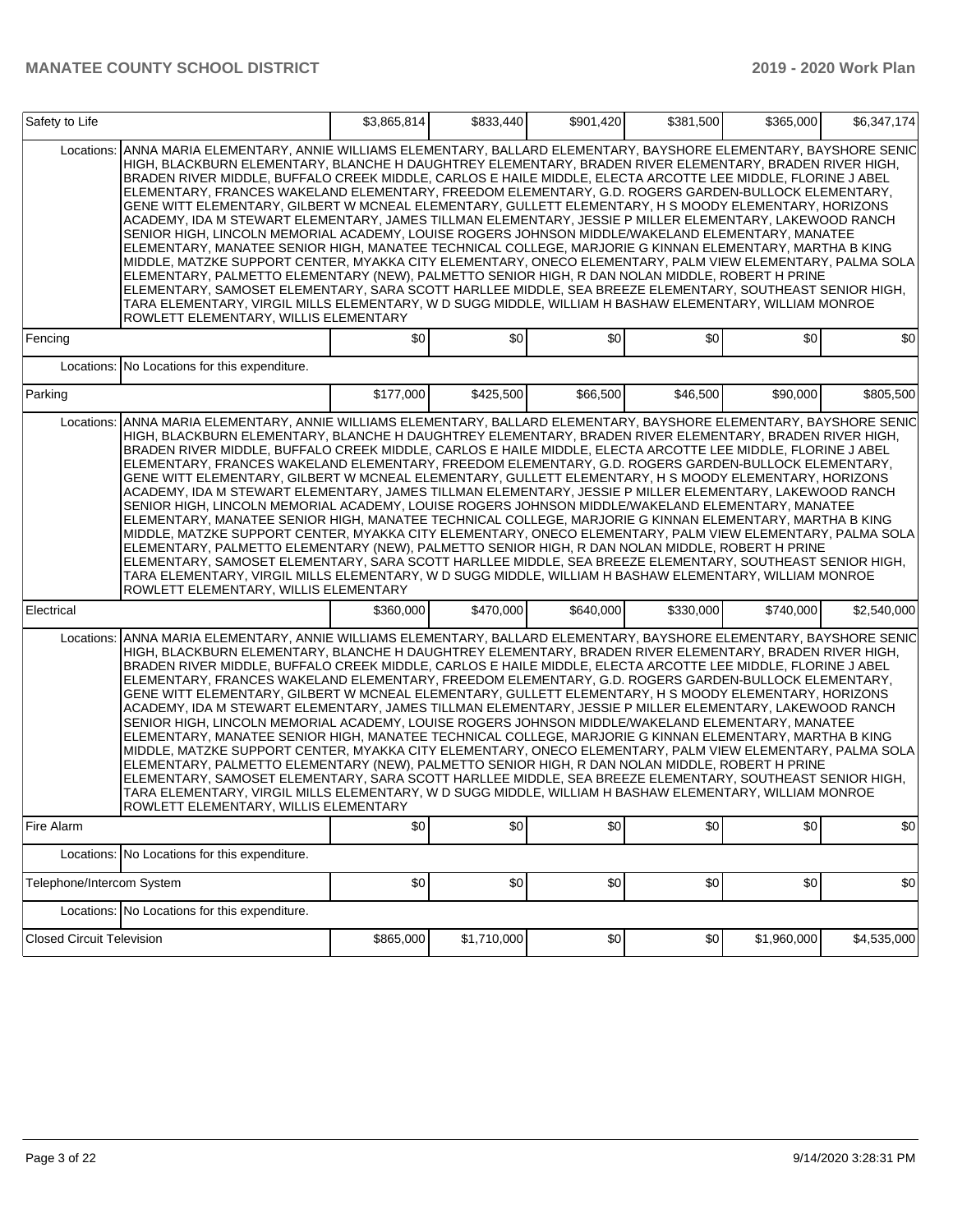|                    | Locations: ANNA MARIA ELEMENTARY, ANNIE WILLIAMS ELEMENTARY, BALLARD ELEMENTARY, BAYSHORE ELEMENTARY, BAYSHORE SENIC<br>HIGH, BLACKBURN ELEMENTARY, BLANCHE H DAUGHTREY ELEMENTARY, BRADEN RIVER ELEMENTARY, BRADEN RIVER HIGH,<br>BRADEN RIVER MIDDLE, BUFFALO CREEK MIDDLE, CARLOS E HAILE MIDDLE, ELECTA ARCOTTE LEE MIDDLE, FLORINE J ABEL<br>ELEMENTARY, FRANCES WAKELAND ELEMENTARY, FREEDOM ELEMENTARY, G.D. ROGERS GARDEN-BULLOCK ELEMENTARY,<br>GENE WITT ELEMENTARY, GILBERT W MCNEAL ELEMENTARY, GULLETT ELEMENTARY, H S MOODY ELEMENTARY, HORIZONS<br>ACADEMY, IDA M STEWART ELEMENTARY, JAMES TILLMAN ELEMENTARY, JESSIE P MILLER ELEMENTARY, LAKEWOOD RANCH<br>SENIOR HIGH, LINCOLN MEMORIAL ACADEMY, LOUISE ROGERS JOHNSON MIDDLE/WAKELAND ELEMENTARY, MANATEE<br>ELEMENTARY, MANATEE SENIOR HIGH, MANATEE TECHNICAL COLLEGE, MARJORIE G KINNAN ELEMENTARY, MARTHA B KING<br>MIDDLE, MATZKE SUPPORT CENTER, MYAKKA CITY ELEMENTARY, ONECO ELEMENTARY, PALM VIEW ELEMENTARY, PALMA SOLA<br>ELEMENTARY, PALMETTO ELEMENTARY (NEW), PALMETTO SENIOR HIGH, R DAN NOLAN MIDDLE, ROBERT H PRINE<br>ELEMENTARY, SAMOSET ELEMENTARY, SARA SCOTT HARLLEE MIDDLE, SEA BREEZE ELEMENTARY, SOUTHEAST SENIOR HIGH,<br>TARA ELEMENTARY, VIRGIL MILLS ELEMENTARY, W D SUGG MIDDLE, WILLIAM H BASHAW ELEMENTARY, WILLIAM MONROE<br>ROWLETT ELEMENTARY, WILLIS ELEMENTARY |              |              |              |              |              |              |
|--------------------|-------------------------------------------------------------------------------------------------------------------------------------------------------------------------------------------------------------------------------------------------------------------------------------------------------------------------------------------------------------------------------------------------------------------------------------------------------------------------------------------------------------------------------------------------------------------------------------------------------------------------------------------------------------------------------------------------------------------------------------------------------------------------------------------------------------------------------------------------------------------------------------------------------------------------------------------------------------------------------------------------------------------------------------------------------------------------------------------------------------------------------------------------------------------------------------------------------------------------------------------------------------------------------------------------------------------------------------------------------------------------|--------------|--------------|--------------|--------------|--------------|--------------|
| Paint              |                                                                                                                                                                                                                                                                                                                                                                                                                                                                                                                                                                                                                                                                                                                                                                                                                                                                                                                                                                                                                                                                                                                                                                                                                                                                                                                                                                         | \$1,337,355  | \$2,780,000  | \$2,550,000  | \$250,000    | \$2,000,000  | \$8,917,355  |
| Locations:         | ANNA MARIA ELEMENTARY, ANNIE WILLIAMS ELEMENTARY, BALLARD ELEMENTARY, BAYSHORE ELEMENTARY, BAYSHORE SENIC<br>HIGH, BLACKBURN ELEMENTARY, BLANCHE H DAUGHTREY ELEMENTARY, BRADEN RIVER ELEMENTARY, BRADEN RIVER HIGH,<br>BRADEN RIVER MIDDLE. BUFFALO CREEK MIDDLE. CARLOS E HAILE MIDDLE. ELECTA ARCOTTE LEE MIDDLE. FLORINE J ABEL<br>ELEMENTARY, FRANCES WAKELAND ELEMENTARY, FREEDOM ELEMENTARY, G.D. ROGERS GARDEN-BULLOCK ELEMENTARY,<br>GENE WITT ELEMENTARY, GILBERT W MCNEAL ELEMENTARY, GULLETT ELEMENTARY, H S MOODY ELEMENTARY, HORIZONS<br>ACADEMY, IDA M STEWART ELEMENTARY, JAMES TILLMAN ELEMENTARY, JESSIE P MILLER ELEMENTARY, LAKEWOOD RANCH<br>SENIOR HIGH, LINCOLN MEMORIAL ACADEMY, LOUISE ROGERS JOHNSON MIDDLE/WAKELAND ELEMENTARY, MANATEE<br>ELEMENTARY, MANATEE SENIOR HIGH, MANATEE TECHNICAL COLLEGE, MARJORIE G KINNAN ELEMENTARY, MARTHA B KING<br>MIDDLE, MATZKE SUPPORT CENTER, MYAKKA CITY ELEMENTARY, ONECO ELEMENTARY, PALM VIEW ELEMENTARY, PALMA SOLA<br>ELEMENTARY, PALMETTO ELEMENTARY (NEW), PALMETTO SENIOR HIGH, R DAN NOLAN MIDDLE, ROBERT H PRINE<br>ELEMENTARY, SAMOSET ELEMENTARY, SARA SCOTT HARLLEE MIDDLE, SEA BREEZE ELEMENTARY, SOUTHEAST SENIOR HIGH,<br>TARA ELEMENTARY, VIRGIL MILLS ELEMENTARY, W D SUGG MIDDLE, WILLIAM H BASHAW ELEMENTARY, WILLIAM MONROE<br>ROWLETT ELEMENTARY, WILLIS ELEMENTARY            |              |              |              |              |              |              |
| Maintenance/Repair |                                                                                                                                                                                                                                                                                                                                                                                                                                                                                                                                                                                                                                                                                                                                                                                                                                                                                                                                                                                                                                                                                                                                                                                                                                                                                                                                                                         | \$6,762,339  | \$5.463.600  | \$5,441,600  | \$5,441,600  | \$5,441,600  | \$28,550,739 |
| Locations:         | ANNA MARIA ELEMENTARY, ANNIE WILLIAMS ELEMENTARY, BALLARD ELEMENTARY, BAYSHORE ELEMENTARY, BAYSHORE SENIC<br>HIGH, BLACKBURN ELEMENTARY, BLANCHE H DAUGHTREY ELEMENTARY, BRADEN RIVER ELEMENTARY, BRADEN RIVER HIGH,<br>BRADEN RIVER MIDDLE, BUFFALO CREEK MIDDLE, CARLOS E HAILE MIDDLE, ELECTA ARCOTTE LEE MIDDLE, FLORINE J ABEL<br>ELEMENTARY, FRANCES WAKELAND ELEMENTARY, FREEDOM ELEMENTARY, G.D. ROGERS GARDEN-BULLOCK ELEMENTARY.<br>GENE WITT ELEMENTARY, GILBERT W MCNEAL ELEMENTARY, GULLETT ELEMENTARY, H S MOODY ELEMENTARY, HORIZONS<br>ACADEMY, IDA M STEWART ELEMENTARY, JAMES TILLMAN ELEMENTARY, JESSIE P MILLER ELEMENTARY, LAKEWOOD RANCH<br>SENIOR HIGH, LINCOLN MEMORIAL ACADEMY, LOUISE ROGERS JOHNSON MIDDLE/WAKELAND ELEMENTARY, MANATEE<br>ELEMENTARY, MANATEE SENIOR HIGH, MANATEE TECHNICAL COLLEGE, MARJORIE G KINNAN ELEMENTARY, MARTHA B KING<br>MIDDLE, MATZKE SUPPORT CENTER, MYAKKA CITY ELEMENTARY, ONECO ELEMENTARY, PALM VIEW ELEMENTARY, PALMA SOLA<br>ELEMENTARY, PALMETTO ELEMENTARY (NEW), PALMETTO SENIOR HIGH, R DAN NOLAN MIDDLE, ROBERT H PRINE<br> ELEMENTARY, SAMOSET ELEMENTARY, SARA SCOTT HARLLEE MIDDLE, SEA BREEZE ELEMENTARY, SOUTHEAST SENIOR HIGH,<br>TARA ELEMENTARY, VIRGIL MILLS ELEMENTARY, W D SUGG MIDDLE, WILLIAM H BASHAW ELEMENTARY, WILLIAM MONROE<br>ROWLETT ELEMENTARY, WILLIS ELEMENTARY           |              |              |              |              |              |              |
|                    | Sub Total:                                                                                                                                                                                                                                                                                                                                                                                                                                                                                                                                                                                                                                                                                                                                                                                                                                                                                                                                                                                                                                                                                                                                                                                                                                                                                                                                                              | \$21,161,638 | \$21,097,540 | \$23,202,520 | \$13,970,600 | \$15,802,600 | \$95,234,898 |

| <b>PECO Maintenance Expenditures</b> | \$1,100,000  | \$1,100,000  | \$1,100,000  | \$1,100,000  | \$1,100,000  | \$5,500,000  |
|--------------------------------------|--------------|--------------|--------------|--------------|--------------|--------------|
| 1.50 Mill Sub Total: I               | \$20,061,638 | \$19,997,540 | \$22,102,520 | \$12,870,600 | \$14,702,600 | \$89,734,898 |

No items have been specified.

| Total: | \$21.161.638 | \$21.097.540 | \$23,202,520 | \$13,970,600 | \$15,802,600 | \$95,234,898 |
|--------|--------------|--------------|--------------|--------------|--------------|--------------|
|--------|--------------|--------------|--------------|--------------|--------------|--------------|

### **Local 1.50 Mill Expenditure For Maintenance, Repair and Renovation**

Anticipated expenditures expected from local funding sources over the years covered by the current work plan.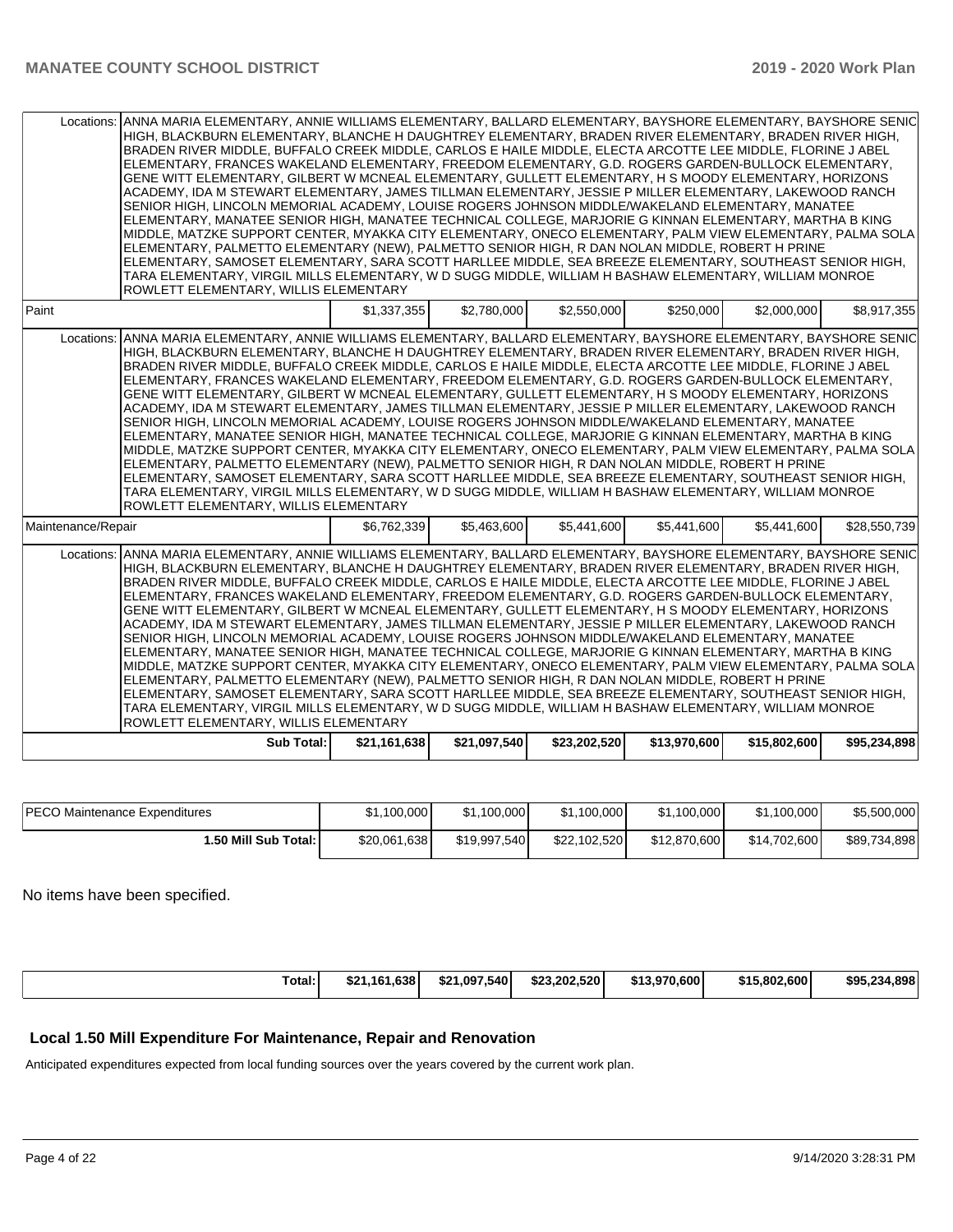| Item                                                         | 2019 - 2020<br><b>Actual Budget</b> | 2020 - 2021<br>Projected | 2021 - 2022<br>Projected | 2022 - 2023<br>Projected | 2023 - 2024<br>Projected | <b>Total</b>  |
|--------------------------------------------------------------|-------------------------------------|--------------------------|--------------------------|--------------------------|--------------------------|---------------|
| Remaining Maint and Repair from 1.5 Mills                    | \$20,061,638                        | \$19,997,540             | \$22,102,520             | \$12,870,600             | \$14,702,600             | \$89,734,898  |
| Maintenance/Repair Salaries                                  | \$7,000,000                         | \$7,000,000              | \$7,000,000              | \$7,000,000              | \$7,000,000              | \$35,000,000  |
| <b>School Bus Purchases</b>                                  | \$3,237,696                         | \$1,500,000              | \$1,500,000              | \$1,500,000              | \$1,500,000              | \$9,237,696   |
| <b>Other Vehicle Purchases</b>                               | \$414,350                           | \$100,000                | \$100,000                | \$100,000                | \$100,000                | \$814,350     |
| <b>Capital Outlay Equipment</b>                              | \$1,961,173                         | \$932,000                | \$932,000                | \$932,000                | \$932,000                | \$5,689,173   |
| Rent/Lease Payments                                          | \$0                                 | \$0                      | \$0                      | \$0                      | \$0                      | \$0           |
| <b>COP Debt Service</b>                                      | \$16,413,667                        | \$16,411,524             | \$12,655,917             | \$12,714,474             | \$12,723,965             | \$70,919,547  |
| Rent/Lease Relocatables                                      | \$0                                 | \$0                      | \$0                      | \$0                      | \$0                      | \$0           |
| <b>Environmental Problems</b>                                | \$0                                 | \$0                      | \$0                      | \$0                      | \$0                      | \$0           |
| ls.1011.14 Debt Service                                      | \$0                                 | \$0                      | \$0                      | \$0                      | \$0                      | \$0           |
| <b>Special Facilities Construction Account</b>               | \$0                                 | \$0                      | \$0                      | \$0                      | \$0                      | \$0           |
| Premiums for Property Casualty Insurance - 1011.71<br>(4a,b) | \$2,240,000                         | \$2,240,000              | \$2,240,000              | \$2,240,000              | \$2,240,000              | \$11,200,000  |
| Qualified School Construction Bonds (QSCB)                   | \$721,050                           | \$680,090                | \$639,129                | \$597,994                | \$516,248                | \$3,154,511   |
| Qualified Zone Academy Bonds (QZAB)                          | \$69,366                            | \$69,336                 | \$69,336                 | \$0                      | \$0                      | \$208,038     |
| <b>Facility Acquisitions</b>                                 | \$69,374                            | \$0                      | \$0                      | \$0                      | \$0                      | \$69,374      |
| Sales Tax Grant for Charter Schools                          | \$1,995,287                         | \$0                      | \$0                      | \$0                      | \$0                      | \$1,995,287   |
| <b>Facility Project Management</b>                           | \$1,000,000                         | \$1,000,000              | \$1,000,000              | \$1,000,000              | \$1,000,000              | \$5,000,000   |
| Technology                                                   | \$6,565,159                         | \$8,978,460              | \$8,060,775              | \$6,988,332              | \$7,311,030              | \$37,903,756  |
| <b>Local Expenditure Totals:</b>                             | \$61,748,760                        | \$58,908,950             | \$56,299,677             | \$45,943,400             | \$48,025,843             | \$270,926,630 |

# **Revenue**

## **1.50 Mill Revenue Source**

Schedule of Estimated Capital Outlay Revenue from each currently approved source which is estimated to be available for expenditures on the projects included in the tentative district facilities work program. All amounts are NET after considering carryover balances, interest earned, new COP's, 1011.14 and 1011.15 loans, etc. Districts cannot use 1.5-Mill funds for salaries except for those explicitly associated with maintenance/repair projects. (1011.71 (5), F.S.)

| <b>Item</b>                                                                         | Fund | $2019 - 2020$<br><b>Actual Value</b> | $2020 - 2021$<br>Projected | $2021 - 2022$<br>Projected | $2022 - 2023$<br>Projected | $2023 - 2024$<br>Projected | Total             |
|-------------------------------------------------------------------------------------|------|--------------------------------------|----------------------------|----------------------------|----------------------------|----------------------------|-------------------|
| (1) Non-exempt property<br>lassessed valuation                                      |      | \$41,730,484,235                     | \$44,566,152,817           | \$47,503,798,253           | \$50,697,485,973           | \$53,929,220,142           | \$238,427,141,420 |
| $(2)$ The Millage projected for<br>discretionary capital outlay per<br>ls.1011.71   |      | 1.50                                 | 1.50                       | 1.50                       | 1.50                       | 1.50                       |                   |
| $(3)$ Full value of the 1.50-Mill<br>discretionary capital outlay per<br>ls.1011.71 |      | \$70,107,214                         | \$74.871.137               | \$79,806,381               | \$85,171,776               | \$90,601,090               | \$400,557,598     |
| (4) Value of the portion of the 1.50<br>-Mill ACTUALLY levied                       | 370  | \$60,091,897                         | \$64,175,260               | \$68,405,469               | \$73,004,380               | \$77,658,077               | \$343,335,083     |
| $(5)$ Difference of lines $(3)$ and $(4)$                                           |      | \$10,015,317                         | \$10,695,877               | \$11,400,912               | \$12,167,396               | \$12,943,013               | \$57,222,515      |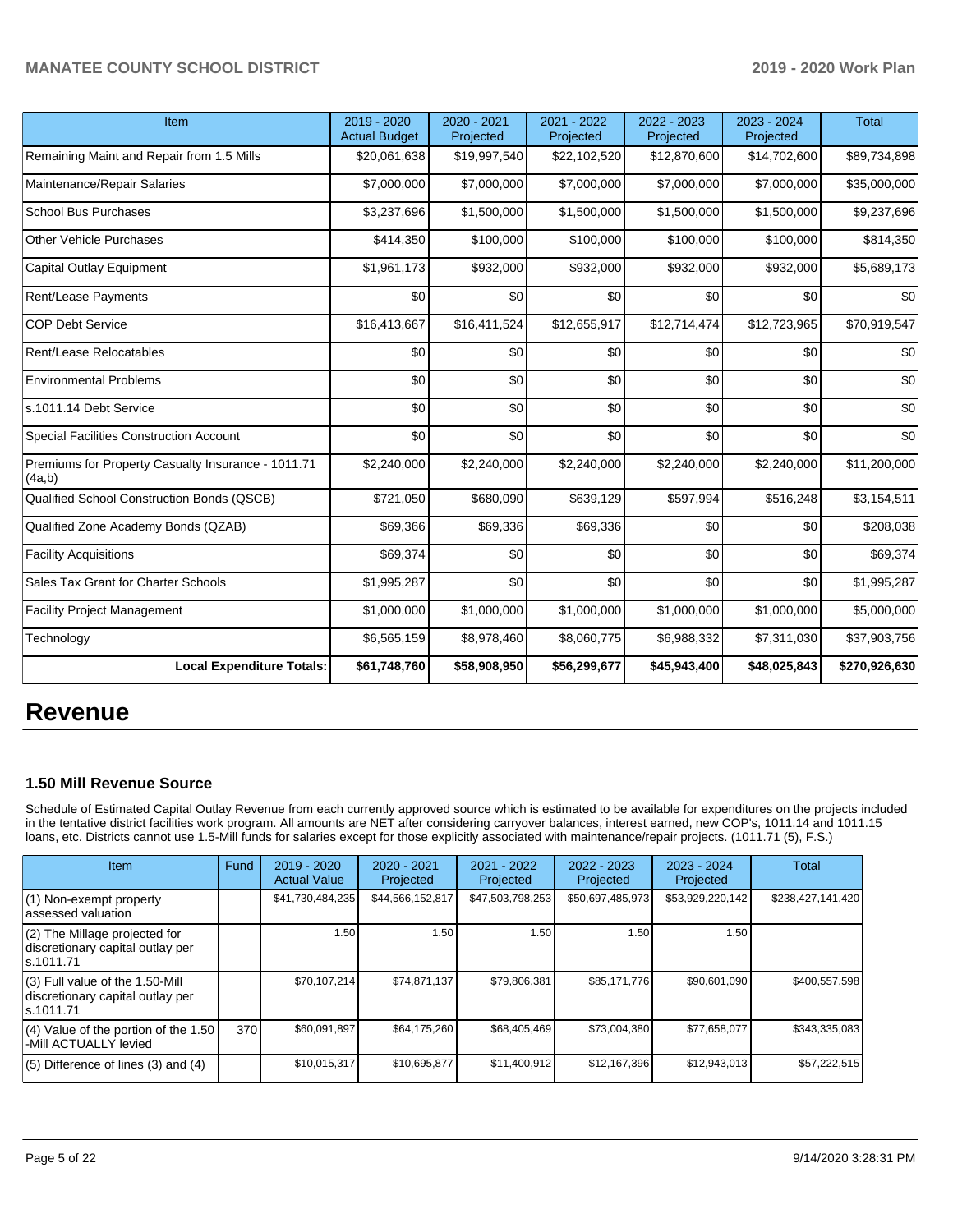### **PECO Revenue Source**

The figure in the row designated "PECO Maintenance" will be subtracted from funds available for new construction because PECO maintenance dollars cannot be used for new construction.

| Item                          | Fund         | 2019 - 2020<br><b>Actual Budget</b> | 2020 - 2021<br>Projected | 2021 - 2022<br>Projected | 2022 - 2023<br>Projected | 2023 - 2024<br>Projected | Total       |
|-------------------------------|--------------|-------------------------------------|--------------------------|--------------------------|--------------------------|--------------------------|-------------|
| <b>IPECO New Construction</b> | 340 <b>I</b> | \$0                                 | \$0                      | \$0                      | \$0 <sub>1</sub>         | \$0                      | \$0         |
| PECO Maintenance Expenditures |              | \$1,100,000                         | \$1,100,000              | \$1,100,000              | \$1,100,000              | \$1,100,000              | \$5,500,000 |
|                               |              | \$1,100,000                         | \$1,100,000              | \$1,100,000              | \$1,100,000              | \$1,100,000              | \$5,500,000 |

### **CO & DS Revenue Source**

Revenue from Capital Outlay and Debt Service funds.

| <b>Item</b>                                     | Fund | $2019 - 2020$<br><b>Actual Budget</b> | $2020 - 2021$<br>Projected | 2021 - 2022<br>Projected | $2022 - 2023$<br>Projected | $2023 - 2024$<br>Projected | Total       |
|-------------------------------------------------|------|---------------------------------------|----------------------------|--------------------------|----------------------------|----------------------------|-------------|
| CO & DS Cash Flow-through<br><b>Distributed</b> | 360  | \$1.224.242                           | \$1,224,242                | \$1,224,242              | \$1.224.242                | \$1,224,242                | \$6,121,210 |
| CO & DS Interest on<br>Undistributed CO         | 360  | \$33,368                              | \$33.368                   | \$33,368                 | \$33,368                   | \$33,368                   | \$166,840   |
|                                                 |      | \$1,257,610                           | \$1,257,610                | \$1,257,610              | \$1,257,610                | \$1,257,610                | \$6,288,050 |

### **Fair Share Revenue Source**

Nothing reported for this section. All legally binding commitments for proportionate fair-share mitigation for impacts on public school facilities must be included in the 5-year district work program.

### **Sales Surtax Referendum**

Specific information about any referendum for a 1-cent or ½-cent surtax referendum during the previous year.

**Did the school district hold a surtax referendum during the past fiscal year 2018 - 2019?**

### **Additional Revenue Source**

Any additional revenue sources

| Item                                                                                            | $2019 - 2020$<br><b>Actual Value</b> | $2020 - 2021$<br>Projected | $2021 - 2022$<br>Projected | $2022 - 2023$<br>Projected | $2023 - 2024$<br>Projected | Total            |
|-------------------------------------------------------------------------------------------------|--------------------------------------|----------------------------|----------------------------|----------------------------|----------------------------|------------------|
| Proceeds from a s.1011.14/15 F.S. Loans                                                         | \$0                                  | \$0                        | \$0                        | \$0                        | \$0                        | \$0 <sub>1</sub> |
| District Bonds - Voted local bond<br>referendum proceeds per s.9, Art VII<br>State Constitution | \$0                                  | \$0 <sub>1</sub>           | \$0                        | \$0                        | \$0                        | \$0 <sub>1</sub> |
| Proceeds from Special Act Bonds                                                                 | \$0                                  | \$0 <sub>1</sub>           | \$0                        | \$0                        | \$0 <sub>1</sub>           | \$0              |

No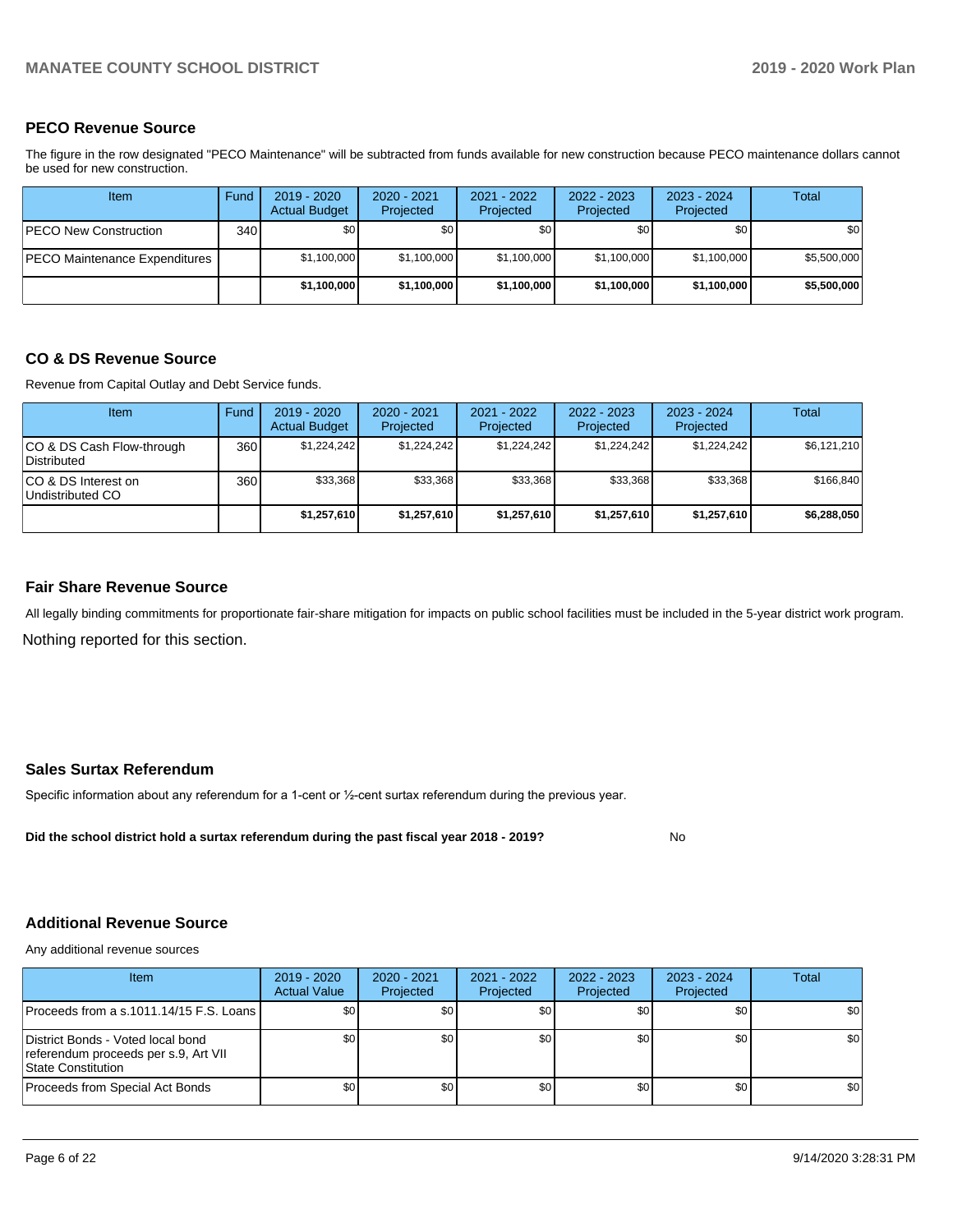| Estimated Revenue from CO & DS Bond<br>Sale                                                                               | \$0            | \$0            | \$0            | \$0            | \$0            | \$0            |
|---------------------------------------------------------------------------------------------------------------------------|----------------|----------------|----------------|----------------|----------------|----------------|
| Proceeds from Voted Capital<br>Improvements millage                                                                       | \$0            | \$0            | \$0            | \$0            | \$0            | \$0            |
| Other Revenue for Other Capital Projects                                                                                  | \$95,000       | \$95,000       | \$95,000       | \$95,000       | \$95,000       | \$475,000      |
| Proceeds from 1/2 cent sales surtax<br>authorized by school board                                                         | \$32,373,512   | \$33,668,453   | \$35,015,191   | \$36,415,798   | \$37,872,430   | \$175,345,384  |
| Proceeds from local governmental<br>infrastructure sales surtax                                                           | \$0            | \$0            | \$0            | \$0            | \$0            | \$0            |
| Proceeds from Certificates of<br>Participation (COP's) Sale                                                               | \$0            | \$0            | \$0            | \$0            | \$0            | \$0            |
| Classrooms First Bond proceeds amount<br>authorized in FY 1997-98                                                         | \$0            | \$0            | \$0            | \$0            | \$0            | \$0            |
| <b>Classrooms for Kids</b>                                                                                                | \$0            | \$0            | \$0            | \$0            | \$0            | \$0            |
| <b>District Equity Recognition</b>                                                                                        | \$0            | \$0            | \$0            | \$0            | \$0            | \$0            |
| <b>Federal Grants</b>                                                                                                     | \$0            | \$0            | \$0            | \$0            | \$0            | \$0            |
| Proportionate share mitigation (actual<br>cash revenue only, not in kind donations)                                       | \$0            | \$0            | \$0            | \$0            | \$0            | \$0            |
| Impact fees received                                                                                                      | \$15,500,000   | \$12,480,000   | \$12,480,000   | \$12,480,000   | \$12,480,000   | \$65,420,000   |
| Private donations                                                                                                         | \$0            | \$0            | \$0            | \$0            | \$0            | \$0            |
| Grants from local governments or not-for-<br>profit organizations                                                         | \$0            | \$0            | \$0            | \$0            | \$0            | \$0            |
| Interest, Including Profit On Investment                                                                                  | \$200,000      | \$200,000      | \$200,000      | \$200,000      | \$200,000      | \$1,000,000    |
| Revenue from Bonds pledging proceeds<br>from 1 cent or 1/2 cent Sales Surtax                                              | \$0            | \$0            | \$0            | \$0            | \$0            | \$0            |
| <b>Total Fund Balance Carried Forward</b>                                                                                 | \$61,254,051   | \$28,649,246   | \$12,554,688   | \$27,259,202   | \$67,452,409   | \$197,169,596  |
| General Capital Outlay Obligated Fund<br><b>Balance Carried Forward From Total</b><br><b>Fund Balance Carried Forward</b> | \$0            | \$0            | \$0            | \$0            | \$0            | \$0            |
| Special Facilities Construction Account                                                                                   | \$0            | \$0            | \$0            | \$0            | \$0            | \$0            |
| One Cent - 1/2 Cent Sales Surtax Debt<br>Service From Total Fund Balance Carried<br>Forward                               | (\$12,551,475) | (\$12,514,050) | (\$12,504,425) | (\$12,497,375) | (\$12,488,125) | (\$62,555,450) |
| Capital Outlay Projects Funds Balance<br>Carried Forward From Total Fund<br><b>Balance Carried Forward</b>                | \$0            | \$0            | \$0            | \$0            | \$0            | \$0            |
| <b>Subtotal</b>                                                                                                           | \$96,871,088   | \$62,578,649   | \$47,840,454   | \$63,952,625   | \$105,611,714  | \$376,854,530  |

# **Total Revenue Summary**

| <b>Item Name</b>                                                | $2019 - 2020$<br><b>Budget</b> | $2020 - 2021$<br>Projected | $2021 - 2022$<br><b>Projected</b> | $2022 - 2023$<br>Projected | $2023 - 2024$<br>Projected | <b>Five Year Total</b> |
|-----------------------------------------------------------------|--------------------------------|----------------------------|-----------------------------------|----------------------------|----------------------------|------------------------|
| Local 1.5 Mill Discretionary Capital Outlay  <br><b>Revenue</b> | \$60.091.897                   | \$64,175,260               | \$68,405,469                      | \$73,004,380               | \$77,658,077               | \$343,335,083          |
| IPECO and 1.5 Mill Maint and Other 1.5<br>Mill Expenditures     | (S61, 748, 760)                | (S58,908,950)              | (\$56, 299, 677)                  | (\$45,943,400)             | (\$48,025,843)             | (\$270,926,630)        |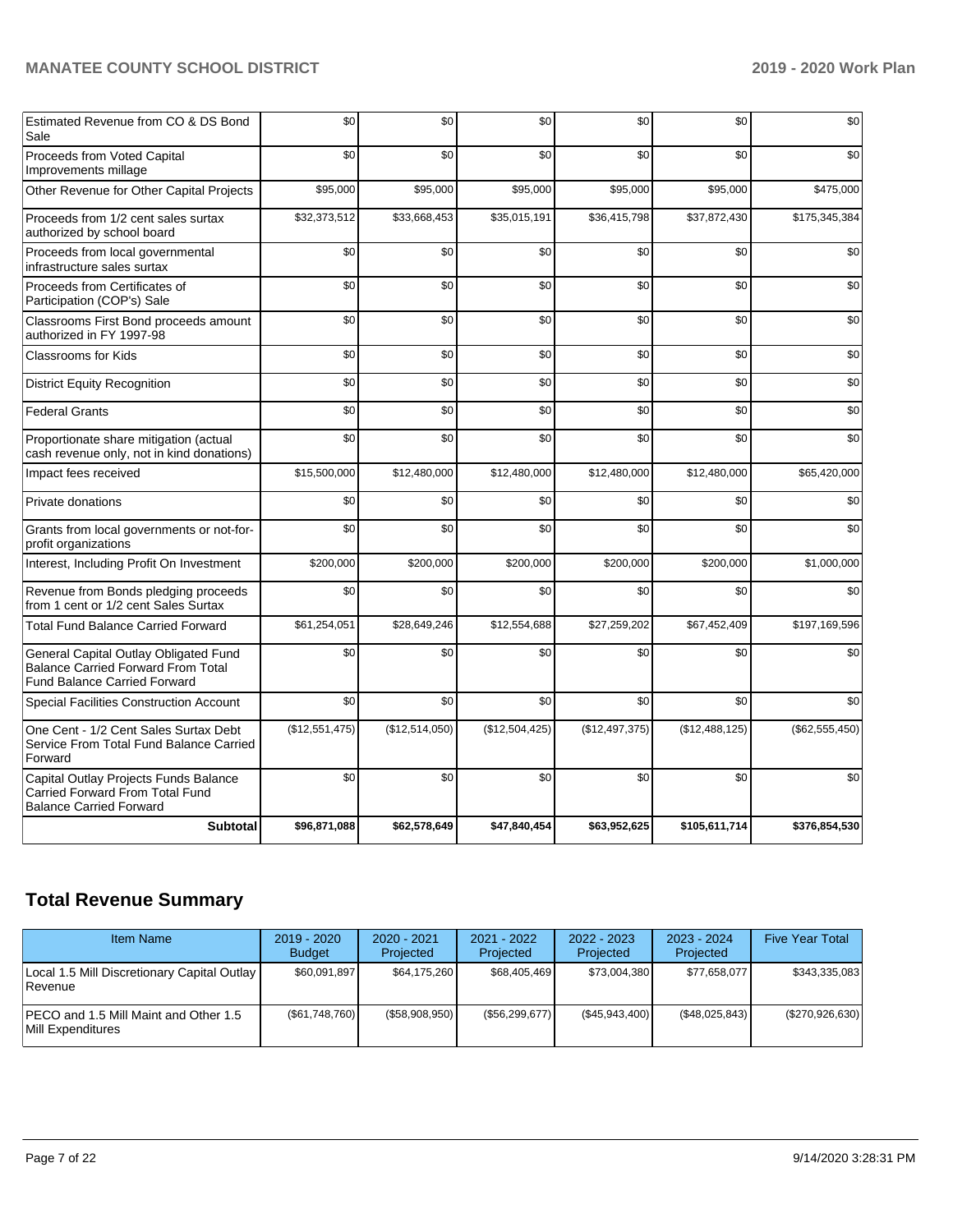| IPECO Maintenance Revenue                          | \$1,100,000                  | \$1,100,000              | \$1,100,000              | \$1,100,000              | \$1,100,000              | \$5,500,000            |
|----------------------------------------------------|------------------------------|--------------------------|--------------------------|--------------------------|--------------------------|------------------------|
| Available 1.50 Mill for New<br><b>Construction</b> | (\$1,656,863)                | \$5,266,310              | \$12,105,792             | \$27,060,980             | \$29,632,234             | \$72,408,453           |
| <b>Item Name</b>                                   | 2019 - 2020<br><b>Budget</b> | 2020 - 2021<br>Projected | 2021 - 2022<br>Projected | 2022 - 2023<br>Projected | 2023 - 2024<br>Projected | <b>Five Year Total</b> |
| ICO & DS Revenue                                   | \$1,257,610                  | \$1,257,610              | \$1,257,610              | \$1,257,610              | \$1,257,610              | \$6,288,050            |
| <b>PECO New Construction Revenue</b>               | \$0                          | \$0                      | \$0                      | \$0                      | \$0                      | \$0                    |
| Other/Additional Revenue                           | \$96,871,088                 | \$62,578,649             | \$47,840,454             | \$63,952,625             | \$105,611,714            | \$376,854,530          |
| <b>Total Additional Revenue</b>                    | \$98,128,698                 | \$63,836,259             | \$49,098,064             | \$65,210,235             | \$106,869,324            | \$383,142,580          |
| Total Available Revenue                            | \$96,471,835                 | \$69,102,569             | \$61,203,856             | \$92,271,215             | \$136,501,558            | \$455,551,033          |

# **Project Schedules**

## **Capacity Project Schedules**

A schedule of capital outlay projects necessary to ensure the availability of satisfactory classrooms for the projected student enrollment in K-12 programs.

| <b>Project Description</b> | Location                                       |                          | 2019 - 2020  | 2020 - 2021 | 2021 - 2022 | 2022 - 2023 | 2023 - 2024 | Total            | Funded |
|----------------------------|------------------------------------------------|--------------------------|--------------|-------------|-------------|-------------|-------------|------------------|--------|
| New School                 | <b>PARRISH</b><br><b>COMMUNITY HIGH</b><br>SC. | Planned<br>Cost:         | \$19,173,913 | \$0         | \$0         | \$0         | \$0         | \$19,173,913 Yes |        |
|                            |                                                | <b>Student Stations:</b> | 2,086        | $\Omega$    | $\Omega$    | $\Omega$    | 0           | 2,086            |        |
|                            | <b>Total Classrooms:</b>                       |                          | 80           | $\Omega$    | $\Omega$    | 0           | 0           | 80               |        |
|                            | Gross Sq Ft:                                   |                          | 284,231      | $\Omega$    | $\Omega$    | $\Omega$    | 0           | 284,231          |        |
| New School                 | <b>HARVEY</b><br><b>ELEMENTARY</b>             | Planned<br>Cost:         | \$6,286,155  | \$0         | \$0         | \$0         | \$0         | \$6,286,155 Yes  |        |
|                            | <b>Student Stations:</b>                       |                          | 838          | $\Omega$    | $\Omega$    | $\Omega$    | $\Omega$    | 838              |        |
|                            | <b>Total Classrooms:</b>                       |                          | 43           | $\Omega$    | $\Omega$    | 0           | $\Omega$    | 43               |        |
|                            |                                                | Gross Sq Ft:             | 110,000      | $\Omega$    | $\Omega$    | $\Omega$    | 0           | 110,000          |        |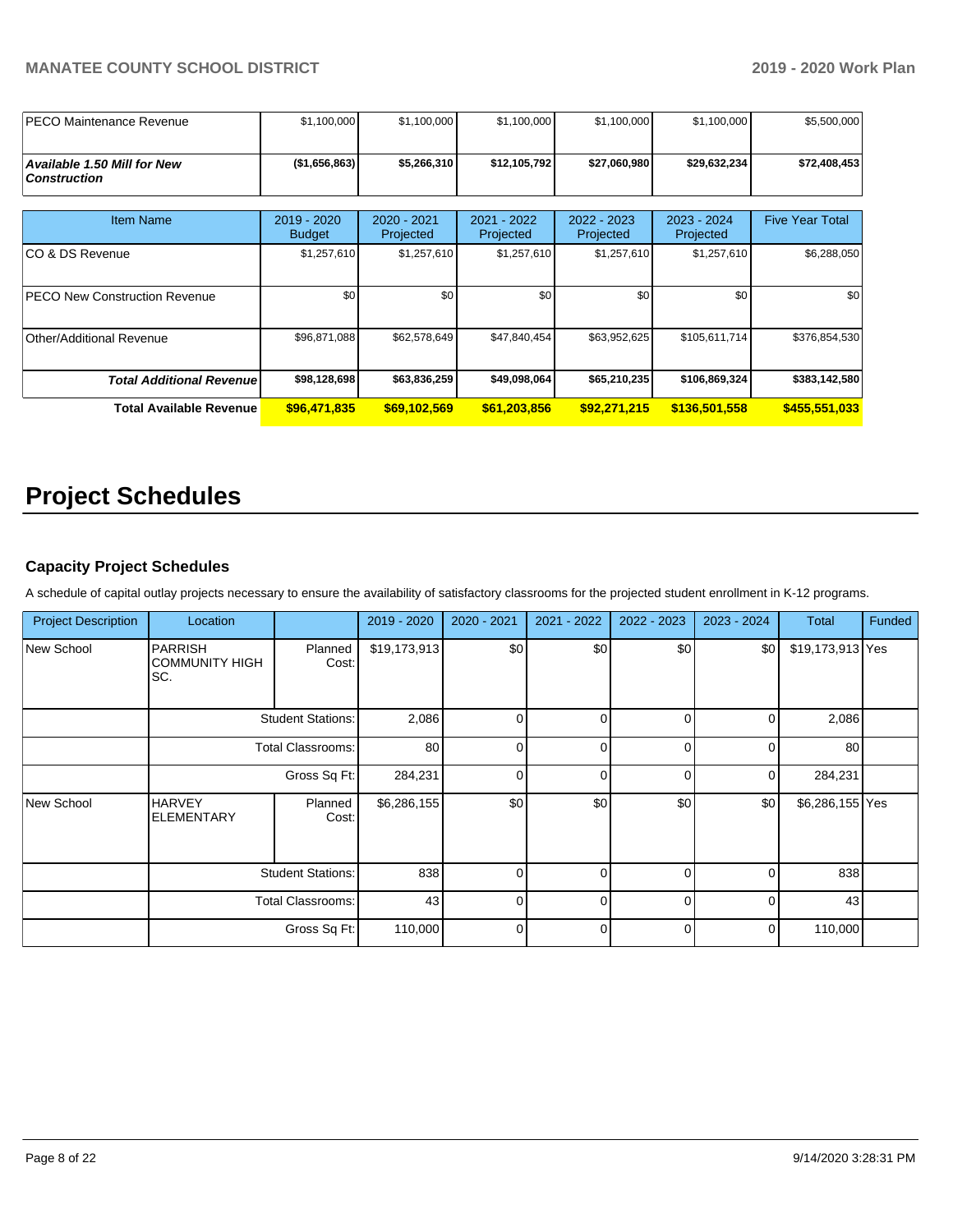| Classroom Wing<br>Addition<br>Roof, Renovations -<br>Year 1 addition cost<br>1,000,000 Yr 2<br>addition cost<br>3,000,000 | <b>GENE WITT</b><br><b>ELEMENTARY</b> | Planned<br>Cost:         | \$2,500,000 | \$500,000   | \$0         | \$0         | \$0         | \$3,000,000 Yes |  |
|---------------------------------------------------------------------------------------------------------------------------|---------------------------------------|--------------------------|-------------|-------------|-------------|-------------|-------------|-----------------|--|
|                                                                                                                           |                                       | <b>Student Stations:</b> | 0           | 144         | $\mathbf 0$ | 0           | $\mathbf 0$ | 144             |  |
|                                                                                                                           |                                       | Total Classrooms:        | 0           | 8           | 0           | $\mathbf 0$ | 0           | 8               |  |
|                                                                                                                           |                                       | Gross Sq Ft:             | 0           | 12,000      | $\mathbf 0$ | 0           | 0           | 12,000          |  |
| Addition                                                                                                                  | <b>GULLETT</b><br><b>ELEMENTARY</b>   | Planned<br>Cost:         | \$137,842   | \$0         | \$0         | \$0         | \$0         | \$137,842 Yes   |  |
|                                                                                                                           |                                       | <b>Student Stations:</b> | 108         | $\mathbf 0$ | $\mathbf 0$ | $\mathbf 0$ | $\mathbf 0$ | 108             |  |
|                                                                                                                           |                                       | Total Classrooms:        | 6           | $\mathbf 0$ | $\mathbf 0$ | $\mathbf 0$ | $\mathbf 0$ | 6               |  |
|                                                                                                                           |                                       | Gross Sq Ft:             | 6,000       | $\mathbf 0$ | $\mathbf 0$ | $\mathbf 0$ | $\mathbf 0$ | 6,000           |  |
| Addition                                                                                                                  | <b>WILLIS</b><br><b>ELEMENTARY</b>    | Planned<br>Cost:         | \$3,062,132 | \$0         | \$0         | \$0         | \$0         | \$3,062,132 Yes |  |
|                                                                                                                           |                                       | <b>Student Stations:</b> | 108         | 0           | $\mathbf 0$ | $\mathbf 0$ | $\mathbf 0$ | 108             |  |
|                                                                                                                           | Total Classrooms:                     |                          | 6           | 0           | $\mathbf 0$ | 0           | 0           | 6               |  |
|                                                                                                                           |                                       | 6,000                    | $\mathbf 0$ | 0           | 0           | 0           | 6,000       |                 |  |
| New School                                                                                                                | DR MONA JAIN<br>MIDDLE SCHOOL         | Planned<br>Cost:         | \$8,808,322 | \$0         | \$0         | \$0         | \$0         | \$8,808,322 Yes |  |
|                                                                                                                           |                                       | <b>Student Stations:</b> | 1,165       | $\mathbf 0$ | $\mathbf 0$ | $\mathbf 0$ | $\mathbf 0$ | 1,165           |  |
|                                                                                                                           |                                       | Total Classrooms:        | 49          | $\mathbf 0$ | $\mathbf 0$ | $\mathbf 0$ | $\mathbf 0$ | 49              |  |
|                                                                                                                           |                                       | Gross Sq Ft:             | 185,212     | $\mathbf 0$ | $\mathbf 0$ | $\mathbf 0$ | $\mathbf 0$ | 185,212         |  |
| Addition                                                                                                                  | LAKEWOOD RANCH<br><b>SENIOR HIGH</b>  | Planned<br>Cost:         | \$0         | \$0         | \$0         | \$0         | \$500,000   | \$500,000 Yes   |  |
|                                                                                                                           |                                       | <b>Student Stations:</b> | $\mathbf 0$ | 0           | $\mathbf 0$ | 0           | 200         | 200             |  |
|                                                                                                                           |                                       | <b>Total Classrooms:</b> | $\mathbf 0$ | $\mathbf 0$ | $\mathbf 0$ | $\mathbf 0$ | 8           | 8               |  |
|                                                                                                                           |                                       | Gross Sq Ft:             | $\mathbf 0$ | 0           | 0           | $\mathbf 0$ | 10,400      | 10,400          |  |
| Replacement                                                                                                               | W D SUGG MIDDLE                       | Planned<br>Cost:         | \$1,500,000 | \$3,000,000 | \$500,000   | \$0         | \$0         | \$5,000,000 Yes |  |
|                                                                                                                           |                                       | <b>Student Stations:</b> | $\mathbf 0$ | $\mathbf 0$ | 184         | $\mathbf 0$ | $\mathbf 0$ | 184             |  |
|                                                                                                                           |                                       | Total Classrooms:        | $\mathbf 0$ | $\mathbf 0$ | 8           | $\mathbf 0$ | $\mathbf 0$ | 8               |  |
|                                                                                                                           |                                       | Gross Sq Ft:             | $\pmb{0}$   | $\pmb{0}$   | 6,400       | $\mathbf 0$ | $\pmb{0}$   | 6,400           |  |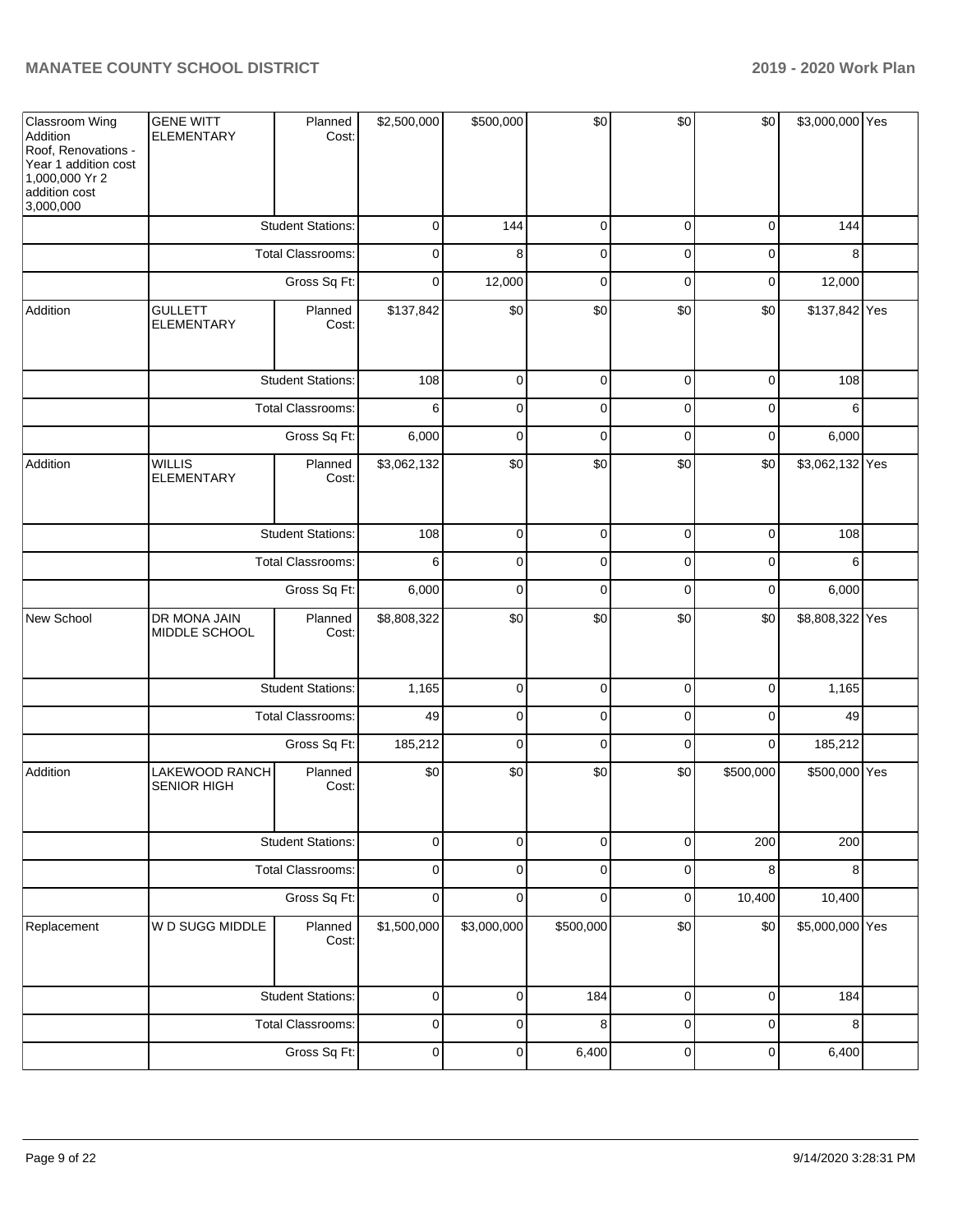| Classroom Wing<br>Addition | <b>FREEDOM</b><br><b>ELEMENTARY</b>    | Planned<br>Cost:         | \$0      | \$0 | \$0      | \$1,000,000 | \$2,500,000 | \$3,500,000 No |  |
|----------------------------|----------------------------------------|--------------------------|----------|-----|----------|-------------|-------------|----------------|--|
|                            |                                        | <b>Student Stations:</b> | $\Omega$ |     | $\Omega$ |             | 144         | 144            |  |
|                            |                                        | Total Classrooms:        | $\Omega$ |     | $\Omega$ | $\Omega$    | 8           | 8              |  |
|                            |                                        | Gross Sq Ft:             | $\Omega$ |     | $\Omega$ | $\Omega$    | 6,400       | 6,400          |  |
| Classroom Wing<br>Addition | <b>CARLOS E HAILE</b><br><b>MIDDLE</b> | Planned<br>Cost:         | \$0      | \$0 | \$0      | \$0         | \$1,500,000 | \$1,500,000 No |  |
|                            | <b>Student Stations:</b>               |                          | $\Omega$ |     |          | O           | 220         | 220            |  |
|                            | <b>Total Classrooms:</b>               |                          | $\Omega$ | ∩   | $\Omega$ | U           | 10          | 10             |  |
|                            |                                        | Gross Sq Ft:             | $\Omega$ |     | $\Omega$ | 0           | 8,000       | 8,000          |  |

| <b>Planned Cost:</b>     | \$41,468,364 | \$3,500,000 | \$500,000 | \$1,000,000 | \$4,500,000     | \$50,968,364 |
|--------------------------|--------------|-------------|-----------|-------------|-----------------|--------------|
| <b>Student Stations:</b> | 4,305        | 144         | 184       |             | 564             | 5,197        |
| <b>Total Classrooms:</b> | 184          | 8           |           |             | 26 <sup>1</sup> | 226          |
| Gross Sq Ft:             | 591,443      | 12,000      | 6,400     |             | 24.800          | 634,643      |

### **Other Project Schedules**

Major renovations, remodeling, and additions of capital outlay projects that do not add capacity to schools.

| <b>Project Description</b>                                   | Location                                                                       | $2019 - 2020$<br><b>Actual Budget</b> | 2020 - 2021<br>Projected | 2021 - 2022<br>Projected | 2022 - 2023<br>Projected | $2023 - 2024$<br>Projected | <b>Total</b>     | Funded |
|--------------------------------------------------------------|--------------------------------------------------------------------------------|---------------------------------------|--------------------------|--------------------------|--------------------------|----------------------------|------------------|--------|
| <b>Firing Range</b>                                          | MANATEE TECHNICAL<br><b>COLLEGE</b>                                            | \$0                                   | \$900,000                | \$9,000,000              | \$0                      | \$0                        | \$9,900,000 No   |        |
| Airside HVAC Renovation                                      | <b>SCHOOL SUPPORT</b><br><b>CENTER</b>                                         | \$500,000                             | \$2,500,000              | \$3,000,000              | \$3,500,000              | \$3,500,000                | \$13,000,000 Yes |        |
| Campus wide Drainage/Press<br><b>Box</b>                     | <b>PALMETTO SENIOR</b><br><b>HIGH</b>                                          | \$620,000                             | \$400,000                | \$0                      | \$0                      | \$0                        | \$1,020,000 Yes  |        |
| Replacement                                                  | W D SUGG MIDDLE                                                                | \$1,000,000                           | \$10.000.000             | \$9,500,000              | \$19,500,000             | \$0                        | \$40,000,000 Yes |        |
| Renovation                                                   | <b>ONECO ELEMENTARY</b>                                                        | \$0                                   | \$0                      | \$2,000,000              | \$10,000,000             | \$0                        | \$12,000,000 No  |        |
| Addition/Renovation                                          | <b>MARJORIE G KINNAN</b><br><b>ELEMENTARY</b>                                  | \$0                                   | \$0                      | \$2,800,000              | \$14,000,000             | \$0                        | \$16,800,000 No  |        |
| Renovation                                                   | <b>JAMES TILLMAN</b><br><b>ELEMENTARY</b>                                      | \$4,600,000                           | \$14,000,000             | \$3,000,000              | \$0                      | \$0                        | \$21,600,000 No  |        |
| Johnson K-8, Airside HVAC<br>renovations & controls, Roofing | <b>LOUISE ROGERS</b><br><b>JOHNSON</b><br>MIDDLE/WAKELAND<br><b>ELEMENTARY</b> | \$5.410.315                           | \$9,795,000              | \$0                      | \$0                      | \$0                        | \$15,205,315 Yes |        |
| <b>Transportation Office</b><br>Expansion                    | <b>MATZKE SUPPORT</b><br><b>CENTER</b>                                         | \$0                                   | \$350,000                | \$0                      | \$0                      | \$0                        | \$350,000 No     |        |
| Rubberized tracks at High<br>Schools                         | Location not specified                                                         | \$0                                   | \$1,200,000              | \$0                      | \$375,000                | \$0                        | \$1,575,000 Yes  |        |
| Roof & HVAC, Renovation                                      | <b>TARA ELEMENTARY</b>                                                         | \$1,000,000                           | \$10.000.000             | \$9,400,000              | \$0                      | \$0                        | \$20,400,000 Yes |        |
| HVAC, Building envelope, roof                                | <b>PROFESSIONAL</b><br><b>SUPPORT CENTER</b>                                   | \$2,893,120                           | \$0                      | \$0                      | \$0                      | \$0                        | \$2,893,120 Yes  |        |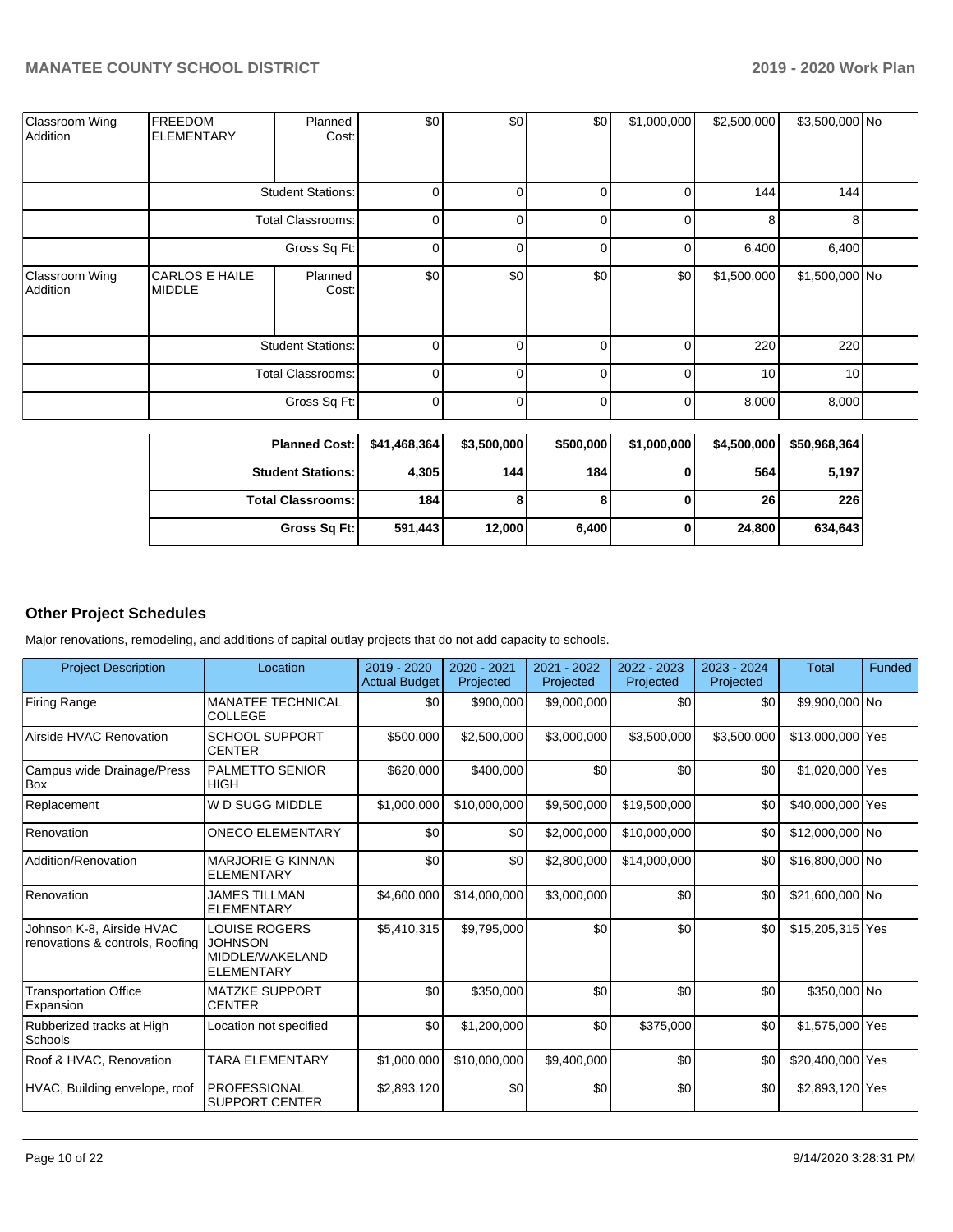| Visitor Concession, Add<br>restrooms in Café, Demolish<br>old UF buildings                     | <b>BRADEN RIVER HIGH</b>                     | \$0          | \$2,250,000  | \$2,000,000  | \$0          | \$0 | \$4,250,000 No            |  |
|------------------------------------------------------------------------------------------------|----------------------------------------------|--------------|--------------|--------------|--------------|-----|---------------------------|--|
| Replace Grandstands                                                                            | <b>MANATEE SENIOR HIGH</b>                   | \$1,000,000  | \$0          | \$0          | \$0          | \$0 | \$1,000,000 Yes           |  |
| New Auditorium                                                                                 | <b>BAYSHORE SENIOR</b><br><b>HIGH</b>        | \$0          | \$2,400,000  | \$9,600,000  | \$0          | \$0 | \$12,000,000 No           |  |
| Covered Walkway                                                                                | <b>FREEDOM</b><br><b>ELEMENTARY</b>          | \$0          | \$192,000    | \$0          | \$0          | \$0 | \$192,000 No              |  |
| <b>Relocate Front Office</b>                                                                   | <b>ONECO ELEMENTARY</b>                      | \$17,466     | \$0          | \$0          | \$0          | \$0 | \$17,466 Yes              |  |
| Roof Replacement                                                                               | <b>SARA SCOTT HARLLEE</b><br><b>MIDDLE</b>   | \$419,317    | \$0          | \$0          | \$0          | \$0 | \$419,317 Yes             |  |
| <b>Stem Lab Renovation</b>                                                                     | <b>BAYSHORE SENIOR</b><br><b>HIGH</b>        | \$1,032,712  | \$0          | \$0          | \$0          | \$0 | \$1,032,712 Yes           |  |
| Security, Pedestrian plan,<br>elevations, sidewalks in<br>stadium, Admin courtyard<br>security | <b>BAYSHORE SENIOR</b><br><b>HIGH</b>        | \$0          | \$1,000,000  | \$2,000,000  | \$0          | \$0 | \$3,000,000 No            |  |
| Renovation                                                                                     | <b>BLACKBURN</b><br><b>ELEMENTARY</b>        | \$0          | \$4,800,000  | \$1,200,000  | \$0          | \$0 | \$6,000,000 No            |  |
| Clinic                                                                                         | <b>MANATEE</b><br><b>ELEMENTARY</b>          | \$0          | \$700,000    | \$0          | \$0          | \$0 | \$700,000 Yes             |  |
| Renovation                                                                                     | <b>BRADEN RIVER MIDDLE</b>                   | \$2,000,000  | \$10,000,000 | \$11,000,000 | \$0          | \$0 | \$23,000,000 Yes          |  |
| Drainage                                                                                       | <b>SEA BREEZE</b><br><b>ELEMENTARY</b>       | \$325,000    | \$0          | \$0          | \$0          | \$0 | \$325,000 Yes             |  |
| <b>Traffic Modification</b>                                                                    | <b>GILBERT W MCNEAL</b><br><b>ELEMENTARY</b> | \$718,180    | \$0          | \$0          | \$0          | \$0 | \$718,180 Yes             |  |
| Renovation                                                                                     | <b>GENE WITT</b><br><b>ELEMENTARY</b>        | \$7,155,466  | \$7,566,870  | \$0          | \$0          | \$0 | \$14,722,336 Yes          |  |
| Rubberized tracks at High<br>Schools                                                           | <b>BRADEN RIVER HIGH</b>                     | \$600,000    | \$0          | \$0          | \$0          | \$0 | \$600,000 Yes             |  |
| Generator and UPS<br>Replacement                                                               | <b>SCHOOL SUPPORT</b><br><b>CENTER</b>       | \$1,245,039  | \$0          | \$0          | \$0          | \$0 | \$1,245,039 Yes           |  |
|                                                                                                |                                              | \$30,536,615 | \$78,053,870 | \$64,500,000 | \$47,375,000 |     | \$3,500,000 \$223,965,485 |  |

# **Additional Project Schedules**

Any projects that are not identified in the last approved educational plant survey.

| <b>Project Description</b>                                                        | Location                  | <b>Num</b> | $2019 - 2020$<br>Classroom Actual Budget | 2020 - 2021<br>Projected | 2021 - 2022<br>Projected | 2022 - 2023<br>Projected | 2023 - 2024<br>Projected | <b>Total</b>                                       | Funded |
|-----------------------------------------------------------------------------------|---------------------------|------------|------------------------------------------|--------------------------|--------------------------|--------------------------|--------------------------|----------------------------------------------------|--------|
| Projects prioritized as<br>indicated by needs<br>lassessment to be<br>lperformed. | Location not<br>specified |            | \$29.066.856                             | \$13.440.699             | \$27.803.856             |                          |                          | \$68,896,215   \$132,501,558   \$271,709,184   Yes |        |
|                                                                                   |                           |            | \$29.066.856                             | \$13,440,699             | \$27.803.856             |                          |                          | \$68,896,215   \$132,501,558   \$271,709,184       |        |

# **Non Funded Growth Management Project Schedules**

Schedule indicating which projects, due to planned development, that CANNOT be funded from current revenues projected over the next five years.

Nothing reported for this section.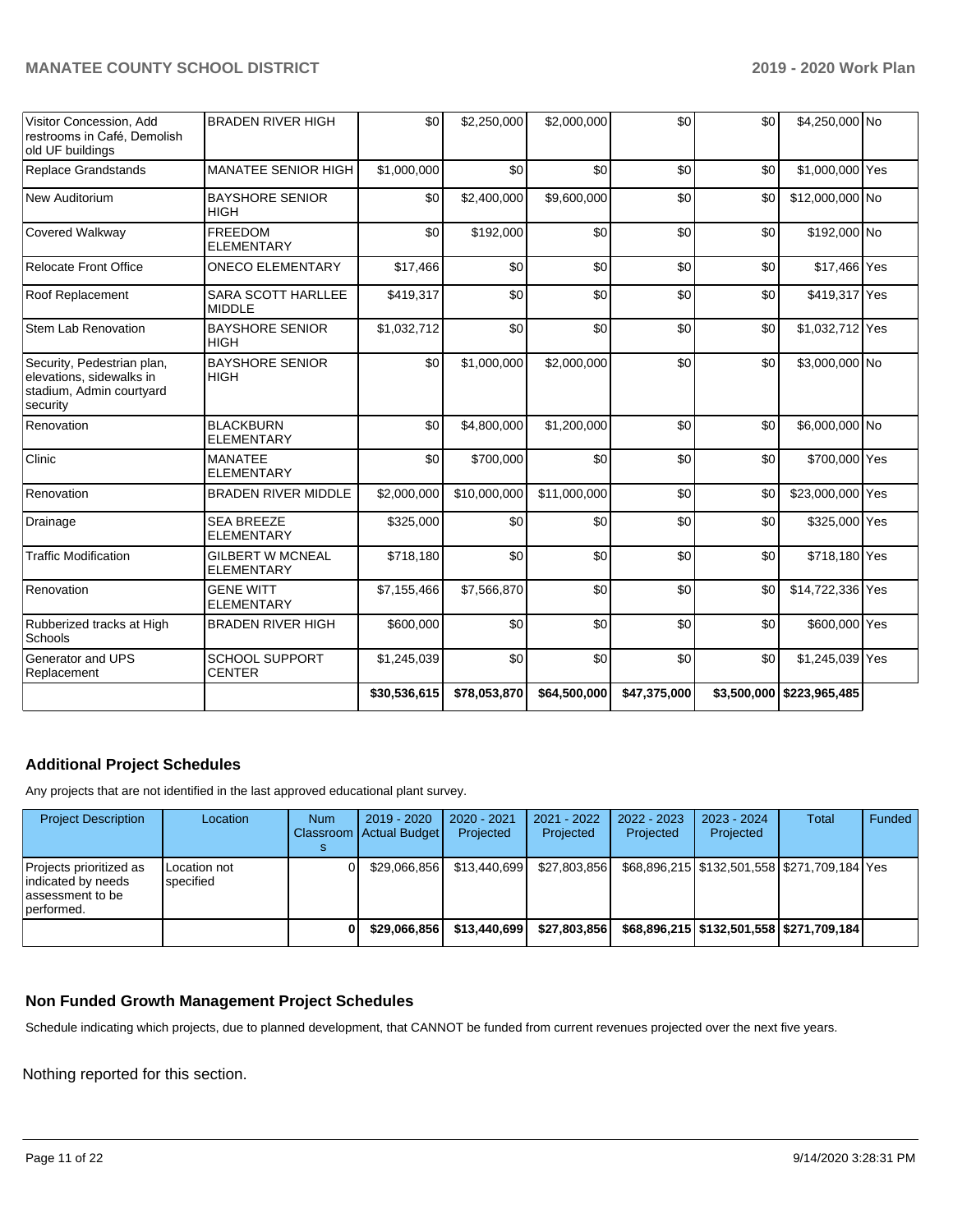# **Tracking**

# **Capacity Tracking**

| Location                                           | $2019 -$<br>2020 Satis.<br>Stu. Sta. | Actual<br>$2019 -$<br><b>2020 FISH</b><br>Capacity | Actual<br>$2018 -$<br>2019<br><b>COFTE</b> | # Class<br>Rooms | Actual<br>Average<br>$2019 -$<br>2020 Class<br><b>Size</b> | Actual<br>$2019 -$<br>2020<br><b>Utilization</b> | <b>New</b><br>Stu.<br>Capacity | <b>New</b><br>Rooms to<br>be<br>Added/Re<br>moved | Projected<br>$2023 -$<br>2024<br><b>COFTE</b> | Projected<br>$2023 -$<br>2024<br><b>Utilization</b> | Projected<br>$2023 -$<br>2024 Class<br><b>Size</b> |
|----------------------------------------------------|--------------------------------------|----------------------------------------------------|--------------------------------------------|------------------|------------------------------------------------------------|--------------------------------------------------|--------------------------------|---------------------------------------------------|-----------------------------------------------|-----------------------------------------------------|----------------------------------------------------|
| <b>ANNA MARIA</b><br><b>ELEMENTARY</b>             | 301                                  | 301                                                | 250                                        | 16               | 16                                                         | 83.00 %                                          | $\Omega$                       | $\Omega$                                          | 236                                           | 78.00 %                                             | 15                                                 |
| <b>BALLARD ELEMENTARY</b>                          | 507                                  | 507                                                | 429                                        | 27               | 16                                                         | 85.00 %                                          | $\Omega$                       | $\Omega$                                          | 436                                           | 86.00 %                                             | 16                                                 |
| <b>BAYSHORE</b><br><b>ELEMENTARY</b>               | 746                                  | 746                                                | 711                                        | 41               | 17                                                         | 95.00 %                                          | $\Omega$                       | $\Omega$                                          | 724                                           | 97.00 %                                             | 18                                                 |
| <b>DUETTE ELEMENTARY</b>                           | $\mathbf{0}$                         | $\Omega$                                           | $\Omega$                                   | $\mathbf 0$      | $\overline{0}$                                             | 0.00%                                            | $\Omega$                       | $\Omega$                                          | 0                                             | 0.00%                                               | $\mathbf 0$                                        |
| <b>MANATEE</b><br><b>ELEMENTARY</b>                | 727                                  | 727                                                | 400                                        | 37               | 11                                                         | 55.00 %                                          | $\Omega$                       | $\Omega$                                          | 423                                           | 58.00 %                                             | 11                                                 |
| MANATEE SENIOR HIGH                                | 2,761                                | 2,622                                              | 2,181                                      | 113              | 19                                                         | 83.00 %                                          | $\Omega$                       | $\Omega$                                          | 2,087                                         | 80.00%                                              | 18                                                 |
| MANATEE TECHNICAL<br><b>COLLEGE</b>                | 1,440                                | 1,728                                              | 174                                        | 82               | $\overline{2}$                                             | 10.00%                                           | $\Omega$                       | $\Omega$                                          | $\mathbf{0}$                                  | 0.00%                                               | $\mathbf 0$                                        |
| <b>JESSIE P MILLER</b><br><b>ELEMENTARY</b>        | 804                                  | 804                                                | 708                                        | 45               | 16                                                         | 88.00 %                                          | $\Omega$                       | $\Omega$                                          | 737                                           | 92.00 %                                             | 16                                                 |
| <b>IMYAKKA CITY</b><br><b>ELEMENTARY</b>           | 397                                  | 397                                                | 250                                        | 22               | 11                                                         | 63.00 %                                          | $\Omega$                       | $\Omega$                                          | 269                                           | 68.00 %                                             | 12                                                 |
| <b>ONECO ELEMENTARY</b>                            | 690                                  | 690                                                | 618                                        | 37               | 17                                                         | 90.00 %                                          | $\Omega$                       | $\Omega$                                          | 620                                           | 90.00 %                                             | 17                                                 |
| <b>PALM VIEW</b><br>ELEMENTARY                     | 738                                  | 738                                                | 358                                        | 39               | 9                                                          | 49.00 %                                          | $\Omega$                       | $\Omega$                                          | 628                                           | 85.00 %                                             | 16                                                 |
| PALMA SOLA<br><b>ELEMENTARY</b>                    | 740                                  | 740                                                | 596                                        | 40               | 15                                                         | 81.00%                                           | $\Omega$                       | $\Omega$                                          | 600                                           | 81.00%                                              | 15                                                 |
| <b>PALMETTO SENIOR</b><br>HIGH                     | 2,370                                | 2,251                                              | 2,195                                      | 97               | 23                                                         | 98.00 %                                          | $\Omega$                       | $\Omega$                                          | 1,700                                         | 76.00 %                                             | 18                                                 |
| <b>ROBERT H PRINE</b><br>ELEMENTARY                | 897                                  | 897                                                | 769                                        | 50               | 15                                                         | 86.00 %                                          | $\Omega$                       | $\Omega$                                          | 740                                           | 82.00 %                                             | 15                                                 |
| <b>BLANCHE H</b><br>DAUGHTREY<br><b>ELEMENTARY</b> | 882                                  | 882                                                | 724                                        | 49               | 15                                                         | 82.00 %                                          | $\Omega$                       | $\Omega$                                          | 654                                           | 74.00 %                                             | 13                                                 |
| <b>SAMOSET</b><br><b>ELEMENTARY</b>                | 661                                  | 661                                                | 591                                        | 36               | 16                                                         | 89.00 %                                          | $\Omega$                       | $\Omega$                                          | 598                                           | 90.00 %                                             | 17                                                 |
| <b>SOUTHEAST SENIOR</b><br><b>HIGH</b>             | 2,192                                | 2,082                                              | 1,661                                      | 97               | 17                                                         | 80.00%                                           | $\Omega$                       | $\Omega$                                          | 1,573                                         | 76.00 %                                             | 16                                                 |
| <b>LINCOLN MEMORIAL</b><br><b>ACADEMY</b>          | 1,125                                | 1,012                                              | 478                                        | 49               | 10                                                         | 47.00 %                                          | $\Omega$                       | $\Omega$                                          | 0                                             | 0.00%                                               | $\mathbf 0$                                        |
| <b>JAMES TILLMAN</b><br>ELEMENTARY                 | 680                                  | 680                                                | 646                                        | 36               | 18 <sup>1</sup>                                            | 95.00 %                                          | $\Omega$                       | $\Omega$                                          | 700 l                                         | 103.00%                                             | 19                                                 |
| BLACKBURN<br><b>ELEMENTARY</b>                     | 838                                  | 838                                                | 471                                        | 46               | 10                                                         | 56.00 %                                          | $\overline{0}$                 | $\mathbf 0$                                       | 555                                           | 66.00 %                                             | 12                                                 |
| <b>FRANCES WAKELAND</b><br><b>IELEMENTARY</b>      | 591                                  | 591                                                | 452                                        | 31               | 15                                                         | 76.00 %                                          | $\overline{0}$                 | $\mathbf 0$                                       | 0                                             | 0.00%                                               | 0                                                  |
| W D SUGG MIDDLE                                    | 1,335                                | 1,201                                              | 819                                        | 55               | 15                                                         | 68.00 %                                          | $\overline{0}$                 | 0                                                 | 840                                           | 70.00 %                                             | 15                                                 |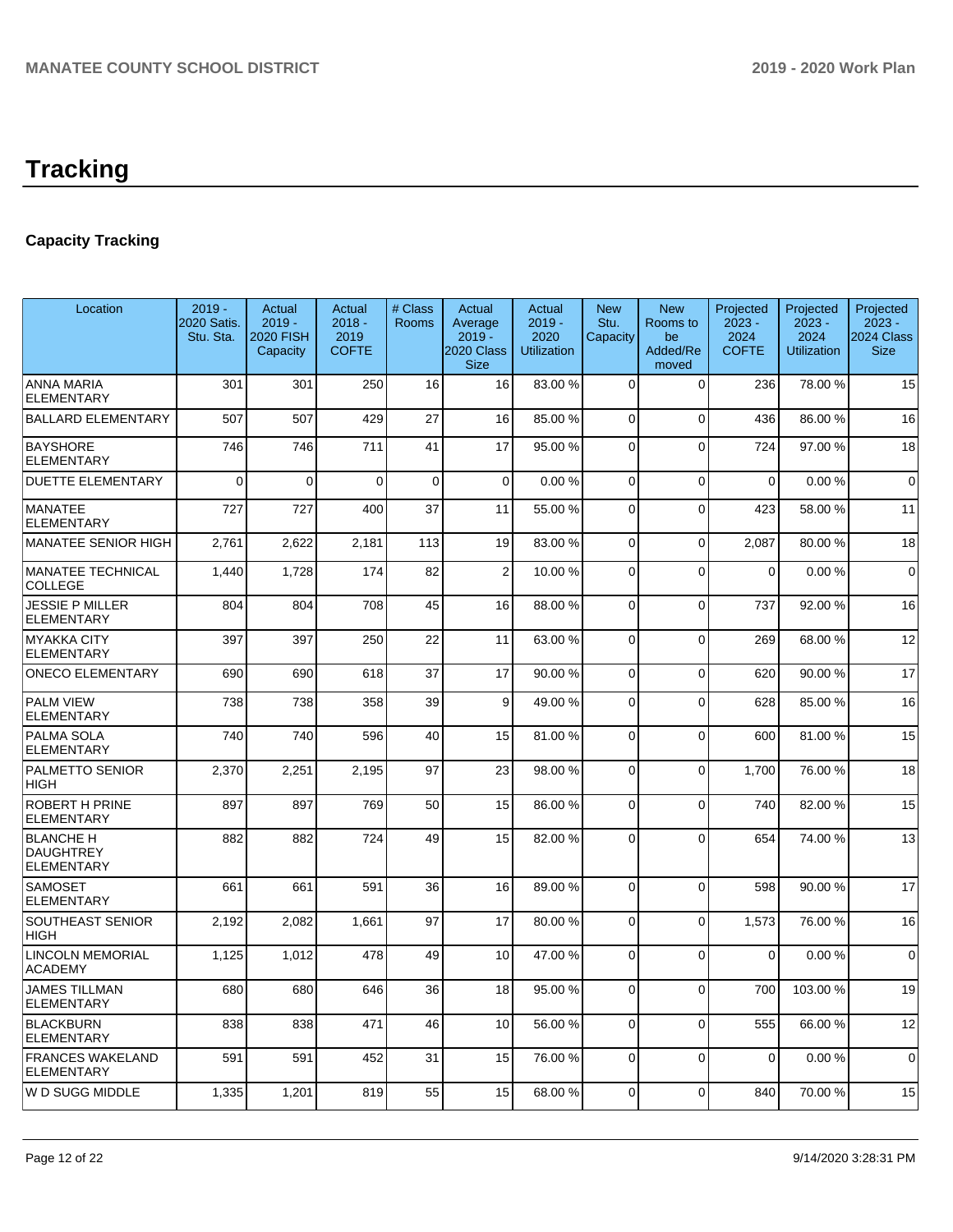| <b>SARA SCOTT HARLLEE</b><br><b>IMIDDLE</b>                                    | 911      | 819   | 43       | 46          | $\mathbf{1}$    | 5.00 %   | 0           | $\Omega$       | 0        | 0.00%    | $\mathbf 0$ |
|--------------------------------------------------------------------------------|----------|-------|----------|-------------|-----------------|----------|-------------|----------------|----------|----------|-------------|
| <b>H S MOODY</b><br><b>ELEMENTARY</b>                                          | 777      | 777   | 619      | 40          | 15              | 80.00%   | $\Omega$    | $\Omega$       | 615      | 79.00 %  | 15          |
| MARTHA B KING<br><b>MIDDLE</b>                                                 | 1,425    | 1,282 | 1,106    | 61          | 18              | 86.00 %  | $\Omega$    | $\Omega$       | 1,100    | 86.00 %  | 18          |
| <b>FLORINE J ABEL</b><br><b>ELEMENTARY</b>                                     | 600      | 600   | 510      | 32          | 16              | 85.00 %  | 0           | $\Omega$       | 629      | 105.00%  | 20          |
| <b>IDA M STEWART</b><br><b>ELEMENTARY</b>                                      | 540      | 540   | 393      | 30          | 13              | 73.00 %  | $\Omega$    | $\Omega$       | 502      | 93.00 %  | 17          |
| WILLIAM H BASHAW<br><b>ELEMENTARY</b>                                          | 770      | 770   | 590      | 42          | 14              | 77.00 %  | $\Omega$    | $\Omega$       | 416      | 54.00 %  | 10          |
| <b>BRADEN RIVER</b><br><b>ELEMENTARY</b>                                       | 723      | 723   | 620      | 38          | 16              | 86.00 %  | 0           | $\mathbf 0$    | 614      | 85.00 %  | 16          |
| <b>BRADEN RIVER MIDDLE</b>                                                     | 1,383    | 1,244 | 1,069    | 59          | 18              | 86.00%   | $\Omega$    | $\Omega$       | 950      | 76.00 %  | 16          |
| <b>SEA BREEZE</b><br><b>ELEMENTARY</b>                                         | 736      | 736   | 596      | 40          | 15              | 81.00%   | $\Omega$    | $\Omega$       | 646      | 88.00 %  | 16          |
| <b>TARA ELEMENTARY</b>                                                         | 791      | 791   | 699      | 43          | 16              | 88.00 %  | $\Omega$    | $\Omega$       | 621      | 79.00 %  | 14          |
| <b>LOUISE ROGERS</b><br><b>JOHNSON</b><br>MIDDLE/WAKELAND<br><b>ELEMENTARY</b> | 1,418    | 1,276 | 501      | 62          | 8               | 39.00 %  | $\Omega$    | $\Omega$       | 1,248    | 98.00 %  | 20          |
| <b>GENE WITT</b><br><b>ELEMENTARY</b>                                          | 770      | 770   | 758      | 43          | 18              | 98.00 %  | 144         | 10             | 798      | 87.00 %  | 15          |
| <b>LINCOLN MEMORIAL</b><br><b>ELEMENTARY LEASE</b><br> BLDG                    | $\Omega$ | 0     | $\Omega$ | $\mathbf 0$ | $\Omega$        | 0.00%    | $\Omega$    | $\Omega$       | $\Omega$ | 0.00%    | $\mathbf 0$ |
| CARLOS E HAILE<br><b>MIDDLE</b>                                                | 1,156    | 1,040 | 1,231    | 50          | 25              | 118.00 % | $\Omega$    | $\Omega$       | 925      | 89.00 %  | 19          |
| LAKEWOOD RANCH<br><b>SENIOR HIGH</b>                                           | 2,249    | 2,136 | 2,311    | 96          | 24              | 108.00%  | 0           | $\Omega$       | 2,400    | 112.00%  | 25          |
| <b>BAYSHORE SENIOR</b><br><b>HIGH</b>                                          | 2,365    | 2,246 | 1,453    | 99          | 15              | 65.00 %  | $\Omega$    | $\Omega$       | 1,300    | 58.00 %  | 13          |
| ELECTA ARCOTTE LEE<br>MIDDLE                                                   | 1,142    | 1,027 | 1,058    | 49          | 22              | 103.00 % | $\Omega$    | $\Omega$       | 1,000    | 97.00 %  | 20          |
| <b>WILLIAM MONROE</b><br><b>ROWLETT</b><br><b>ELEMENTARY</b>                   | 966      | 966   | 918      | 49          | 19              | 95.00 %  | $\Omega$    | $\Omega$       | 0        | 0.00%    | 0           |
| MARJORIE G KINNAN<br><b>ELEMENTARY</b>                                         | 810      | 810   | 598      | 43          | 14              | 74.00 %  | 0           | $\Omega$       | 622      | 77.00 %  | 14          |
| <b>GILBERT W MCNEAL</b><br><b>ELEMENTARY</b>                                   | 752      | 752   | 758      | 43          | 18 <sup>l</sup> | 101.00 % | 01          | $\overline{0}$ | 762      | 101.00 % | 18          |
| FREEDOM<br><b>ELEMENTARY</b>                                                   | 910      | 910   | 731      | 50          | 15              | 80.00%   | 0           | $\mathbf 0$    | 758      | 83.00 %  | 15          |
| IR DAN NOLAN MIDDLE                                                            | 1,096    | 986   | 1,165    | 47          | 25              | 118.00%  | 0           | $\mathbf 0$    | 1,000    | 101.00%  | 21          |
| VIRGIL MILLS<br><b>ELEMENTARY</b>                                              | 1,081    | 1,081 | 1,238    | 58          | 21              | 114.00%  | 0           | $\mathbf 0$    | 1,050    | 97.00 %  | 18          |
| <b>BRADEN RIVER HIGH</b>                                                       | 2.175    | 2,066 | 1,925    | 88          | 22              | 93.00 %  | 0           | $\Omega$       | 1,700    | 82.00%   | 19          |
| <b>WILLIS ELEMENTARY</b>                                                       | 774      | 774   | 774      | 42          | 18              | 100.00%  | $\mathbf 0$ | $\Omega$       | 793      | 102.00%  | 19          |
| <b>HORIZONS ACADEMY</b>                                                        | 480      | 480   | 215      | 21          | 10              | 45.00 %  | $\mathbf 0$ | $\Omega$       | 281      | 59.00 %  | 13          |
| <b>ANNIE WILLIAMS</b><br><b>ELEMENTARY</b>                                     | 960      | 960   | 835      | 52          | 16              | 87.00 %  | $\mathbf 0$ | $\Omega$       | 800      | 83.00 %  | 15          |
| <b>GULLETT ELEMENTARY</b>                                                      | 1,035    | 1,035 | 1,075    | 57          | 19              | 104.00%  | 0           | $\mathbf 0$    | 1,250    | 121.00%  | 22          |
| <b>BUFFALO CREEK</b><br>MIDDLE                                                 | 1,192    | 1,072 | 1,226    | 52          | 24              | 114.00%  | 0           | 0              | 1,250    | 117.00 % | 24          |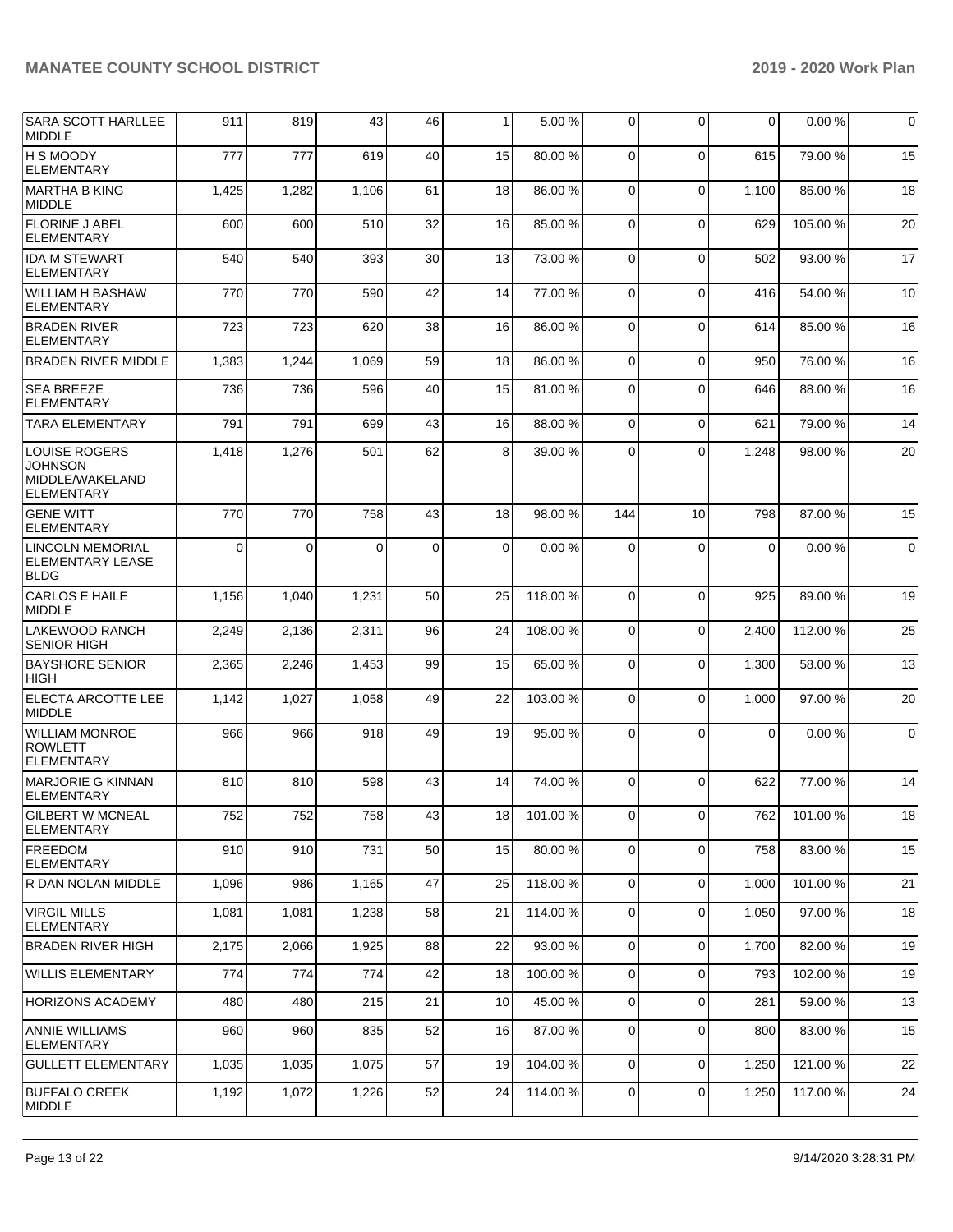| G.D. ROGERS GARDEN-<br><b>BULLOCK ELEMENTARY</b> | 666    | 666    | 499    | 37 <sub>l</sub> | 13              | 75.00 % |     |    | 510    | 77.00 % | 14 |
|--------------------------------------------------|--------|--------|--------|-----------------|-----------------|---------|-----|----|--------|---------|----|
| <b>PALMETTO</b><br>ELEMENTARY (NEW)              | 878    | 878    | 696    | 47              | 15 <sup>1</sup> | 79.00 % |     |    | 723    | 82.00 % | 15 |
| <b>IDR MONA JAIN MIDDLE</b><br> SCHOOL           | 1,165  |        |        | 50              |                 | 0.00%   |     |    | 800    | 0.00%   | 16 |
| <b>PARRISH COMMUNITY</b><br>IHIGH SC.            | 2,086  |        |        | 85              | $\Omega$        | 0.00%   |     |    | 1,700  | 0.00 %  | 20 |
| HARVEY ELEMENTARY                                | 838    |        |        | 45              |                 | 0.00%   |     |    | 875    | 0.00%   | 19 |
|                                                  | 57.042 | 51,308 | 41,688 | 2,741           | 15 <sub>l</sub> | 81.25 % | 144 | 10 | 42,758 | 83.10 % | 16 |

The COFTE Projected Total (42,758) for 2023 - 2024 must match the Official Forecasted COFTE Total (42,758 ) for 2023 - 2024 before this section can be completed. In the event that the COFTE Projected Total does not match the Official forecasted COFTE, then the Balanced Projected COFTE Table should be used to balance COFTE.

| Projected COFTE for 2023 - 2024 |        |     |  |
|---------------------------------|--------|-----|--|
| Elementary (PK-3)               | 14,441 |     |  |
| Middle (4-8)                    | 15,636 | Ele |  |
| High (9-12)                     | 12,681 | Mi  |  |
|                                 | 42,758 | Hic |  |

| <b>Grade Level Type</b> | <b>Balanced Projected</b><br>COFTE for 2023 - 2024 |
|-------------------------|----------------------------------------------------|
| Elementary (PK-3)       |                                                    |
| Middle $(4-8)$          |                                                    |
| High (9-12)             |                                                    |
|                         | 42,758                                             |

### **Relocatable Replacement**

Number of relocatable classrooms clearly identified and scheduled for replacement in the school board adopted financially feasible 5-year district work program.

| Location                                 | $-2020$<br>2019 | $-2021$<br>$2020 - 1$ | $-2022$<br>2021 | 2022 - 2023 | $3 - 2024$<br>2023 | Year 5 Total |
|------------------------------------------|-----------------|-----------------------|-----------------|-------------|--------------------|--------------|
| <b>Total Relocatable Replacements: I</b> |                 |                       |                 |             |                    | 0            |

### **Charter Schools Tracking**

Information regarding the use of charter schools.

| Location-Type                                     | # Relocatable<br>units or<br>permanent<br>classrooms | Owner     | Year Started or<br>Scheduled | Student<br><b>Stations</b> | <b>Students</b><br>Enrolled | Years in<br>Contract | <b>Total Charter</b><br><b>Students</b><br>projected for<br>2023 - 2024 |
|---------------------------------------------------|------------------------------------------------------|-----------|------------------------------|----------------------------|-----------------------------|----------------------|-------------------------------------------------------------------------|
| Team Success                                      |                                                      | 45 OTHER  | 1995                         | 900                        | 902                         |                      | 1.200                                                                   |
| Manatee School of the Arts and<br>Sciences        |                                                      | 12 OTHER  | 1997                         | 200                        | 145                         |                      | 158                                                                     |
| Manatee School of the Arts                        |                                                      | 124 OTHER | 1998                         | 3.300                      | 2.022                       | 15                   | 2.415                                                                   |
| Oasis Middle School                               |                                                      | 9OTHER    | 2006                         | 135                        | 118 <b>1</b>                | 5                    | 135                                                                     |
| Imagine Charter School of North<br><b>Manatee</b> |                                                      | 36 OTHER  | 2005                         | 680                        | 564                         | 5                    | 635                                                                     |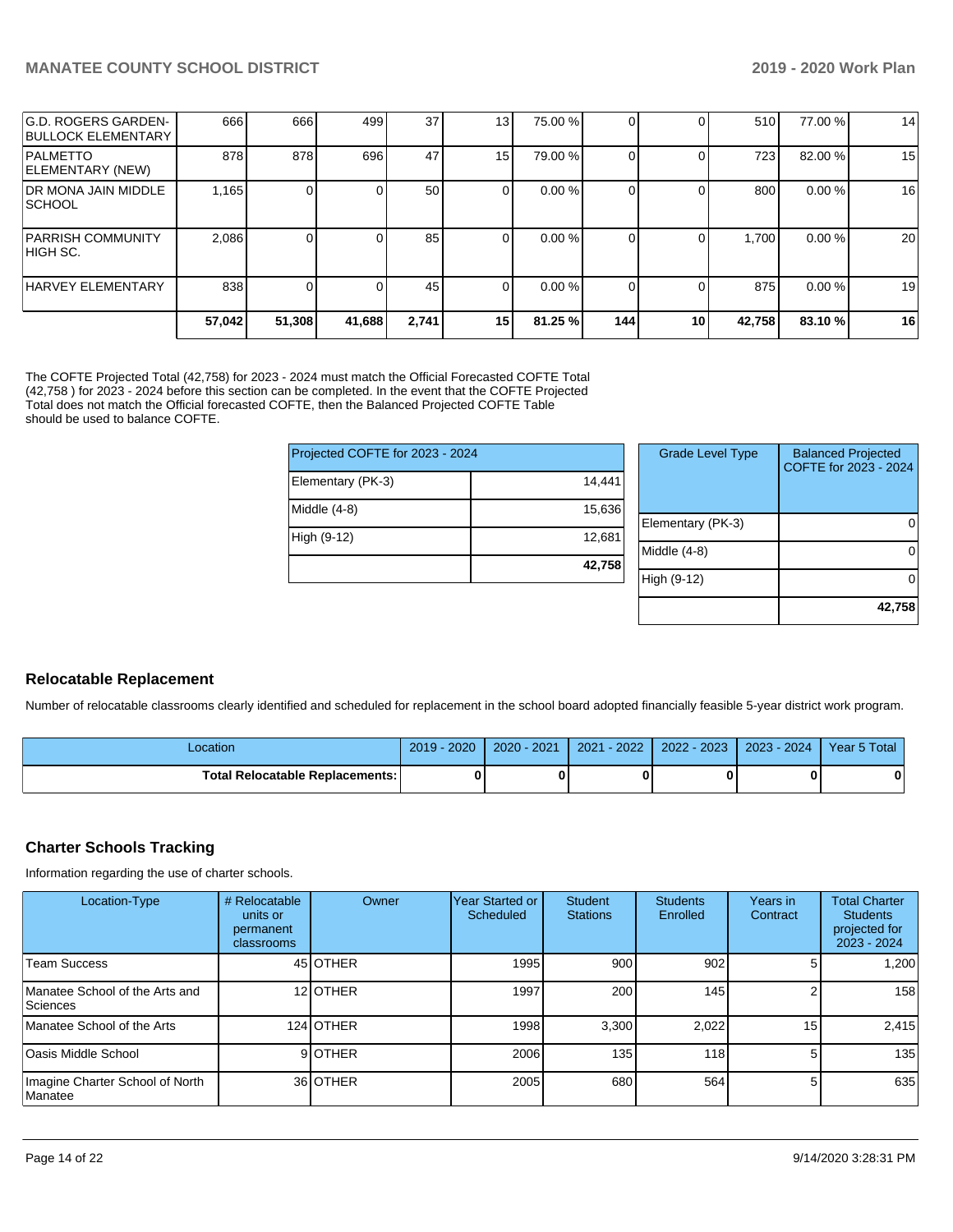| Imagine Charter School of East<br>Manatee |     | 36 OTHER        | 2008 | 720    | 519   | 5.              | 510   |
|-------------------------------------------|-----|-----------------|------|--------|-------|-----------------|-------|
| Palmetto Charter School                   |     | 23 OTHER        | 2010 | 424    | 362   | 15 <sub>1</sub> | 480   |
| State College Collegiate School           |     | 23 OTHER        | 2010 | 575    | 519   | 15              | 530   |
| Manatee Charter School                    |     | 56 OTHER        | 2012 | 1,200  | 449   |                 | 500   |
| Visible Men Academy                       |     | 8 OTHER         | 2013 | 130    | 101   | 5               | 100   |
| Rowlett Charter School Elem               |     | 49 SCHOOL BOARD | 2014 | 918    | 918   | 5               | 918   |
| Rowlett Middle School                     |     | 30 OTHER        | 2017 | 660    | 648   | 5               | 650   |
| Parrish Charter                           |     | 19 OTHER        | 2019 | 342    | 202   | 5               | 780   |
|                                           | 470 |                 |      | 10,184 | 7,469 |                 | 9,011 |

## **Special Purpose Classrooms Tracking**

The number of classrooms that will be used for certain special purposes in the current year, by facility and type of classroom, that the district will, 1), not use for educational purposes, and 2), the co-teaching classrooms that are not open plan classrooms and will be used for educational purposes.

| School                                 | School Type | $\parallel \#$ of Elementary $\parallel \#$ of Middle 4-8 $\parallel \#$ of High 9-12<br><b>K-3 Classrooms I</b> | <b>Classrooms</b> | <b>Classrooms</b> | # of $ESE$<br><b>Classrooms</b> | # of Combo<br><b>Classrooms</b> | Total<br><b>Classrooms</b> |
|----------------------------------------|-------------|------------------------------------------------------------------------------------------------------------------|-------------------|-------------------|---------------------------------|---------------------------------|----------------------------|
| <b>Total Educational Classrooms: I</b> |             |                                                                                                                  |                   |                   |                                 | 0                               | 01                         |

| School                               | School Type | $\sharp$ of Elementary $\sharp$ of Middle 4-8 $\sharp$ of High 9-12<br><b>K-3 Classrooms I</b> | <b>Classrooms</b> | <b>Classrooms</b> | # of $ESE$<br><b>Classrooms</b> | # of Combo<br><b>Classrooms</b> | Total<br><b>Classrooms</b> |
|--------------------------------------|-------------|------------------------------------------------------------------------------------------------|-------------------|-------------------|---------------------------------|---------------------------------|----------------------------|
| <b>Total Co-Teaching Classrooms:</b> |             |                                                                                                | 0                 |                   |                                 |                                 | 0                          |

### **Infrastructure Tracking**

**Necessary offsite infrastructure requirements resulting from expansions or new schools. This section should include infrastructure information related to capacity project schedules and other project schedules (Section 4).** 

Jain Middle School: Turn lane adjacent to school

Parrish Community High School: Turn lanes on Erie Road and Martha Road, Proportionate share payment for Ft Hamer Road, extend water and sewer lines Harvey Elementary School: Turn lane on 115th Ave. East, traffic signal at intersection of 115th Ave East and Moccasin Wallow Road.

**Proposed location of planned facilities, whether those locations are consistent with the comprehensive plans of all affected local governments, and recommendations for infrastructure and other improvements to land adjacent to existing facilities. Provisions of 1013.33(12), (13) and (14) and 1013.36 must be addressed for new facilities planned within the 1st three years of the plan (Section 5).** 

Gullett Elementary Addition on existing school site: Consistent with Comprehensive Plan Willis Elementary Addition on existing school site: Consistent with Comprehensive Plan Jain Middle 12205 44th Ave East, Bradenton: Consistent with Comprehensive Plan Lakewood Ranch High Addition: Consistent with Comprehensive Plan Sugg Middle Replacement at existing school campus: Consistent with Comprehensive Plan Freedom Elementary Addition on existing school site: Consistent with Comprehensive Plan Haile Middle Addition on existing school site: Consistent with Comprehensive Plan Parrish Community High School 7505 Ft. Hamer Road, Parrish: Consistent with Comprehensive Plan Harvey Elementary 8610 115th Avenue East, Parrish: Consistent with Comprehensive Plan Witt Elementary Addition on existing school site: Consistent with Comprehensive Plan Manatee Technical College Firing Range: Location and consistency with Comprehensive Plan TBD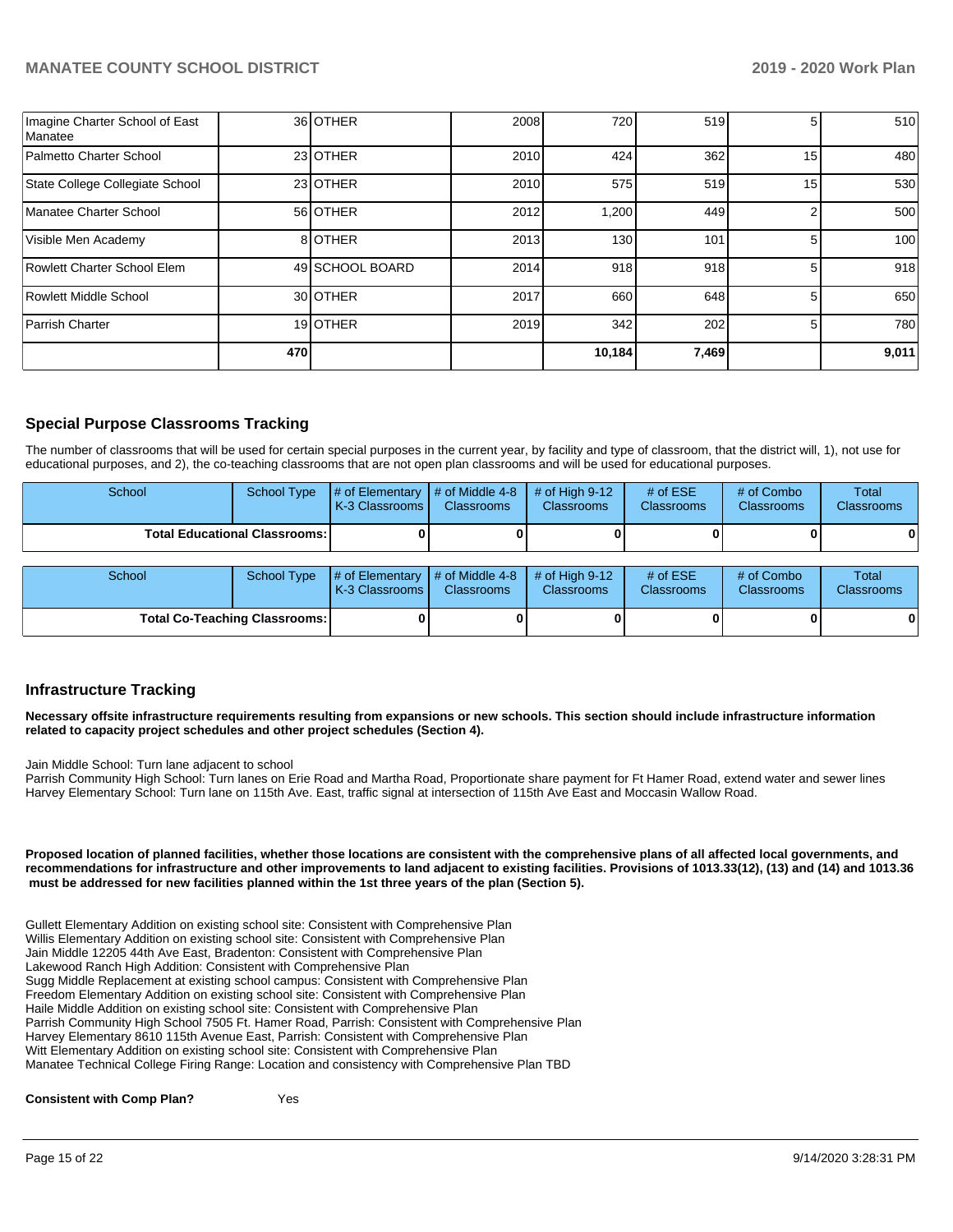### **Net New Classrooms**

The number of classrooms, by grade level and type of construction, that were added during the last fiscal year.

| List the net new classrooms added in the 2018 - 2019 fiscal year.                                                                                       |                              |                                 |                              |                        | List the net new classrooms to be added in the 2019 - 2020 fiscal<br>year. |                          |                              |                        |  |  |  |
|---------------------------------------------------------------------------------------------------------------------------------------------------------|------------------------------|---------------------------------|------------------------------|------------------------|----------------------------------------------------------------------------|--------------------------|------------------------------|------------------------|--|--|--|
| "Classrooms" is defined as capacity carrying classrooms that are added to increase<br>capacity to enable the district to meet the Class Size Amendment. |                              |                                 |                              |                        | Totals for fiscal year 2019 - 2020 should match totals in Section 15A.     |                          |                              |                        |  |  |  |
| Location                                                                                                                                                | $2018 - 2019$ #<br>Permanent | 2018 - 2019 #<br><b>Modular</b> | 2018 - 2019 #<br>Relocatable | $2018 - 2019$<br>Total | 2019 - 2020 #<br>Permanent                                                 | 2019 - 2020 #<br>Modular | 2019 - 2020 #<br>Relocatable | $2019 - 2020$<br>Total |  |  |  |
| Elementary (PK-3)                                                                                                                                       |                              |                                 |                              |                        | 55                                                                         |                          |                              | 55                     |  |  |  |
| Middle (4-8)                                                                                                                                            |                              |                                 |                              |                        | 49                                                                         |                          |                              | 49                     |  |  |  |
| High (9-12)                                                                                                                                             |                              |                                 |                              |                        | 80                                                                         |                          |                              | 80                     |  |  |  |
|                                                                                                                                                         |                              |                                 |                              | 0                      | 184                                                                        |                          | 0                            | 184                    |  |  |  |

### **Relocatable Student Stations**

Number of students that will be educated in relocatable units, by school, in the current year, and the projected number of students for each of the years in the workplan.

| <b>Site</b>                        | 2019 - 2020 | $2020 - 2021$ | 2021 - 2022 | 2022 - 2023 | 2023 - 2024 | 5 Year Average |
|------------------------------------|-------------|---------------|-------------|-------------|-------------|----------------|
| PALMA SOLA ELEMENTARY              | 0           | 0             | $\Omega$    | $\Omega$    | $\Omega$    | 0              |
| <b>PALMETTO SENIOR HIGH</b>        | 112         | 112           | 112         | 112         | 112         | 112            |
| R DAN NOLAN MIDDLE                 | 69          | 41            | 41          | 41          | 41          | 47             |
| <b>VIRGIL MILLS ELEMENTARY</b>     | 249         | 195           | 195         | 195         | 195         | 206            |
| <b>WILLIS ELEMENTARY</b>           | 54          | 54            | 54          | 54          | 54          | 54             |
| <b>HORIZONS ACADEMY</b>            | 44          | 44            | 44          | 44          | 44          | 44             |
| <b>ANNIE WILLIAMS ELEMENTARY</b>   | 126         | 90            | 90          | 90          | 90          | 97             |
| <b>GULLETT ELEMENTARY</b>          | 108         | 72            | 72          | 72          | 72          | 79             |
| <b>BAYSHORE SENIOR HIGH</b>        | 75          | 75            | 75          | 75          | 75          | 75             |
| ELECTA ARCOTTE LEE MIDDLE          | $\Omega$    | $\Omega$      | $\Omega$    | $\Omega$    | $\Omega$    | $\mathbf 0$    |
| WILLIAM MONROE ROWLETT ELEMENTARY  | 94          | 94            | 94          | 94          | 94          | 94             |
| MARJORIE G KINNAN ELEMENTARY       | 133         | 133           | 133         | 133         | 133         | 133            |
| <b>GILBERT W MCNEAL ELEMENTARY</b> | $\Omega$    | $\mathbf 0$   | $\Omega$    | $\Omega$    | $\Omega$    | $\mathbf 0$    |
| <b>FREEDOM ELEMENTARY</b>          | 164         | 164           | 164         | 164         | 164         | 164            |
| <b>CARLOS E HAILE MIDDLE</b>       | 168         | 169           | 169         | 169         | 169         | 169            |
| <b>LAKEWOOD RANCH SENIOR HIGH</b>  | 450         | 450           | 450         | 450         | 450         | 450            |
| MANATEE SENIOR HIGH                | 165         | 165           | 165         | 165         | 165         | 165            |
| MANATEE TECHNICAL COLLEGE          | $\Omega$    | $\Omega$      | 0           | $\Omega$    | $\Omega$    | $\Omega$       |
| <b>JESSIE P MILLER ELEMENTARY</b>  | $\Omega$    | $\mathbf 0$   | $\Omega$    | 0           | $\Omega$    | $\Omega$       |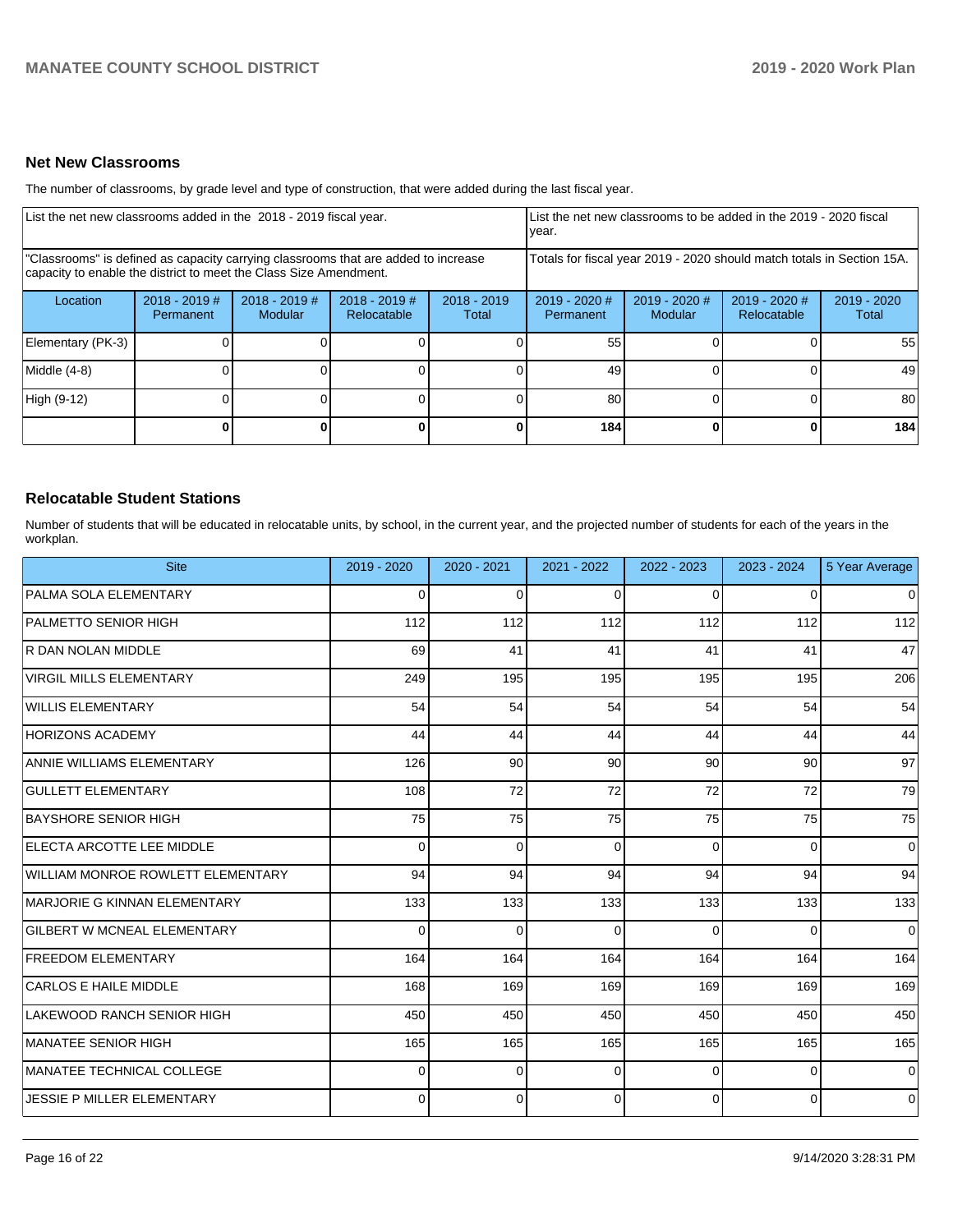| <b>MYAKKA CITY ELEMENTARY</b>                              | $\Omega$       | 0           | 0           | $\Omega$       | $\mathbf 0$ | $\overline{0}$ |
|------------------------------------------------------------|----------------|-------------|-------------|----------------|-------------|----------------|
| <b>ONECO ELEMENTARY</b>                                    | 90             | 90          | 90          | 90             | 90          | 90             |
| <b>GENE WITT ELEMENTARY</b>                                | 66             | 66          | 66          | 66             | 66          | 66             |
| LINCOLN MEMORIAL ELEMENTARY LEASE BLDG                     | $\Omega$       | 0           | 0           | $\Omega$       | $\Omega$    | 0              |
| G.D. ROGERS GARDEN-BULLOCK ELEMENTARY                      | 95             | 96          | 96          | 96             | 96          | 96             |
| PALMETTO ELEMENTARY (NEW)                                  | $\Omega$       | $\Omega$    | $\Omega$    | $\Omega$       | $\Omega$    | $\mathbf 0$    |
| <b>BRADEN RIVER HIGH</b>                                   | 222            | 222         | 222         | 222            | 222         | 222            |
| ANNA MARIA ELEMENTARY                                      | 10             | 10          | 10          | 10             | 10          | 10             |
| <b>BALLARD ELEMENTARY</b>                                  | $\Omega$       | $\Omega$    | $\Omega$    | $\Omega$       | $\Omega$    | $\mathbf 0$    |
| <b>BAYSHORE ELEMENTARY</b>                                 | 41             | 41          | 41          | 41             | 41          | 41             |
| <b>DUETTE ELEMENTARY</b>                                   | $\Omega$       | 0           | $\Omega$    | $\Omega$       | $\Omega$    | 0              |
| <b>MANATEE ELEMENTARY</b>                                  | $\Omega$       | $\Omega$    | $\Omega$    | $\Omega$       | $\Omega$    | 0              |
| <b>TARA ELEMENTARY</b>                                     | 90             | 90          | 90          | 90             | 90          | 90             |
| LOUISE ROGERS JOHNSON MIDDLE/WAKELAND<br><b>ELEMENTARY</b> | 22             | $\Omega$    | $\Omega$    | $\Omega$       | $\Omega$    | 4              |
| <b>FLORINE J ABEL ELEMENTARY</b>                           | 23             | 23          | 23          | 23             | 23          | 23             |
| <b>IDA M STEWART ELEMENTARY</b>                            | 0              | 0           | 0           | $\Omega$       | 0           | 0              |
| WILLIAM H BASHAW ELEMENTARY                                | $\Omega$       | $\mathbf 0$ | $\mathbf 0$ | $\Omega$       | $\Omega$    | $\mathbf 0$    |
| <b>BRADEN RIVER ELEMENTARY</b>                             | 76             | 76          | 76          | 76             | 76          | 76             |
| <b>BRADEN RIVER MIDDLE</b>                                 | 176            | 132         | 132         | 132            | 132         | 141            |
| SEA BREEZE ELEMENTARY                                      | $\Omega$       | 0           | $\Omega$    | $\Omega$       | $\Omega$    | $\mathbf 0$    |
| <b>BLACKBURN ELEMENTARY</b>                                | 51             | 51          | 51          | 51             | 51          | 51             |
| <b>FRANCES WAKELAND ELEMENTARY</b>                         | $\Omega$       | 18          | 18          | 18             | 18          | 14             |
| W D SUGG MIDDLE                                            | 213            | 103         | 103         | 103            | 103         | 125            |
| SARA SCOTT HARLLEE MIDDLE                                  | 20             | 20          | 20          | 20             | 20          | 20             |
| <b>H S MOODY ELEMENTARY</b>                                | 165            | 165         | 165         | 165            | 165         | 165            |
| MARTHA B KING MIDDLE                                       | 88             | 88          | 88          | 88             | 88          | 88             |
| ROBERT H PRINE ELEMENTARY                                  | 88             | 88          | 88          | 88             | 88          | 88             |
| BLANCHE H DAUGHTREY ELEMENTARY                             | 44             | 44          | 44          | 44             | 44          | 44             |
| SAMOSET ELEMENTARY                                         | 22             | 22          | 22          | 22             | 22          | 22             |
| SOUTHEAST SENIOR HIGH                                      | 197            | 197         | 197         | 197            | 197         | 197            |
| LINCOLN MEMORIAL ACADEMY                                   | 25             | 25          | 25          | 25             | 25          | 25             |
| JAMES TILLMAN ELEMENTARY                                   | $\mathbf{0}$   | $\mathbf 0$ | 0           | $\overline{0}$ | 0           | $\overline{0}$ |
| <b>BUFFALO CREEK MIDDLE</b>                                | 22             | 22          | 22          | 22             | 22          | 22             |
| PALM VIEW ELEMENTARY                                       | $\mathbf{0}$   | 0           | $\mathbf 0$ | $\overline{0}$ | $\mathbf 0$ | $\overline{0}$ |
| DR MONA JAIN MIDDLE SCHOOL                                 | $\overline{0}$ | 0           | 0           | $\overline{0}$ | 0           | 0              |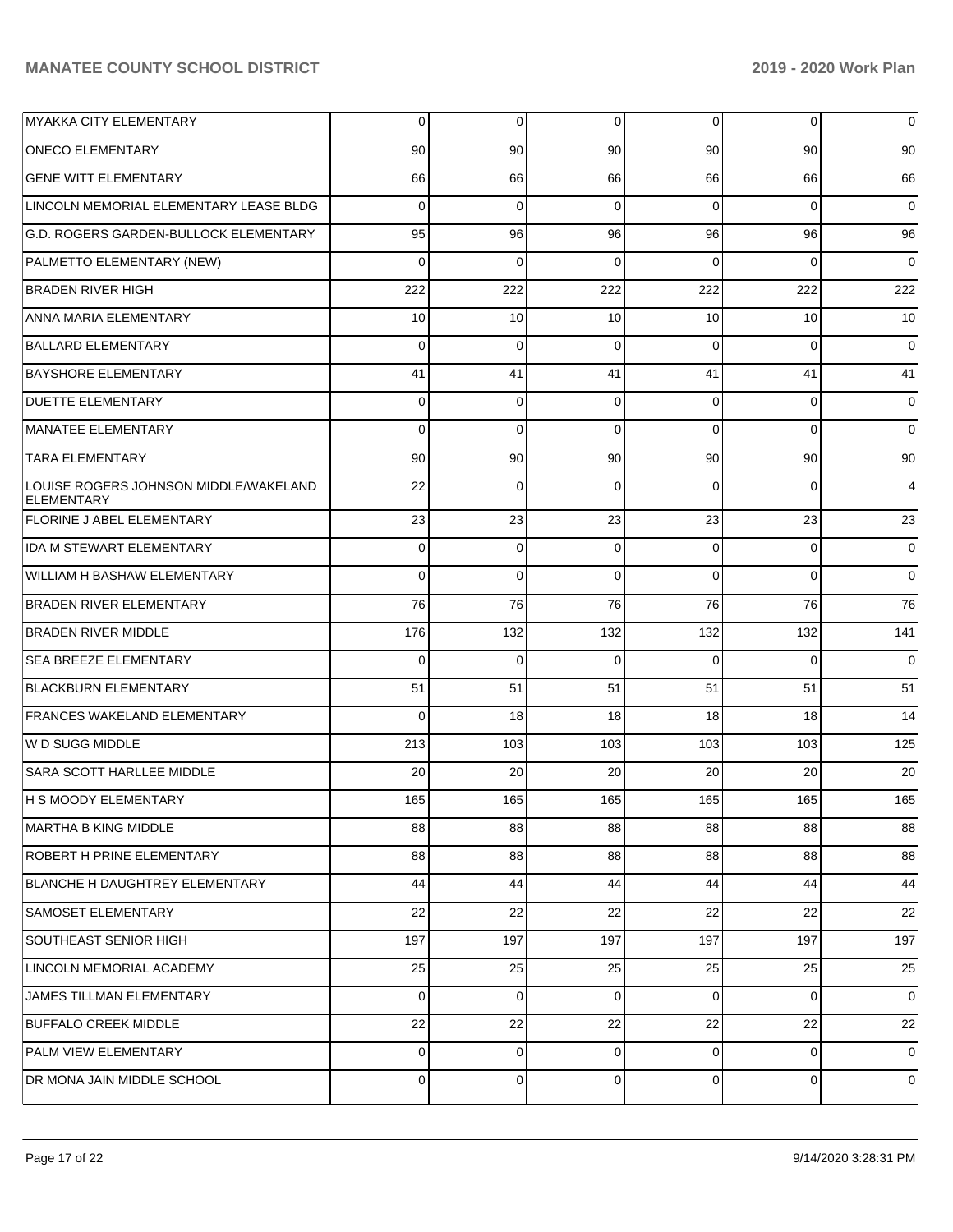| <b>PARRISH COMMUNITY HIGH SC.</b> |  |  |  |
|-----------------------------------|--|--|--|
| HARVEY ELEMENTARY                 |  |  |  |

| <b>Totals for MANATEE COUNTY SCHOOL DISTRICT</b>  |        |        |        |        |        |        |
|---------------------------------------------------|--------|--------|--------|--------|--------|--------|
| Total students in relocatables by year.           | 3,857  | 3.547  | 3,547  | 3,547  | 3.547  | 3,609  |
| Total number of COFTE students projected by year. | 41,893 | 42.206 | 42.408 | 42.670 | 42.758 | 42.387 |
| Percent in relocatables by year.                  | 9%     | $8\%$  | 8%     | 8 % l  | 8 % l  | 9%     |

## **Leased Facilities Tracking**

Exising leased facilities and plans for the acquisition of leased facilities, including the number of classrooms and student stations, as reported in the educational plant survey, that are planned in that location at the end of the five year workplan.

| Location                           | # of Leased<br>Classrooms 2019 -<br>2020 | <b>FISH Student</b><br><b>Stations</b> | Owner | # of Leased<br>Classrooms 2023 -<br>2024 | <b>FISH Student</b><br><b>Stations</b> |
|------------------------------------|------------------------------------------|----------------------------------------|-------|------------------------------------------|----------------------------------------|
| ANNA MARIA ELEMENTARY              | $\Omega$                                 | $\Omega$                               |       | $\Omega$                                 | $\Omega$                               |
| <b>BALLARD ELEMENTARY</b>          | $\Omega$                                 | $\Omega$                               |       | $\Omega$                                 | $\Omega$                               |
| <b>BAYSHORE ELEMENTARY</b>         | $\Omega$                                 | $\Omega$                               |       | 0                                        | $\Omega$                               |
| <b>DUETTE ELEMENTARY</b>           | $\Omega$                                 | $\Omega$                               |       | $\Omega$                                 | 0                                      |
| MANATEE ELEMENTARY                 | $\Omega$                                 | $\Omega$                               |       | $\Omega$                                 | $\Omega$                               |
| MANATEE SENIOR HIGH                | $\mathbf 0$                              | 0                                      |       | $\Omega$                                 | $\overline{0}$                         |
| MANATEE TECHNICAL COLLEGE          | $\mathbf 0$                              | $\Omega$                               |       | $\Omega$                                 | $\overline{0}$                         |
| JESSIE P MILLER ELEMENTARY         | $\Omega$                                 | $\Omega$                               |       | $\Omega$                                 | $\overline{0}$                         |
| MYAKKA CITY ELEMENTARY             | $\Omega$                                 | $\Omega$                               |       | $\Omega$                                 | $\overline{0}$                         |
| <b>ONECO ELEMENTARY</b>            | $\mathbf 0$                              | 0                                      |       | 0                                        | $\overline{0}$                         |
| PALM VIEW ELEMENTARY               | $\Omega$                                 | $\Omega$                               |       | $\Omega$                                 | $\mathbf 0$                            |
| PALMA SOLA ELEMENTARY              | $\Omega$                                 | $\Omega$                               |       | $\Omega$                                 | $\mathbf 0$                            |
| PALMETTO SENIOR HIGH               | $\Omega$                                 | $\Omega$                               |       | $\Omega$                                 | $\mathbf 0$                            |
| <b>ROBERT H PRINE ELEMENTARY</b>   | $\Omega$                                 | $\mathbf 0$                            |       | $\Omega$                                 | 0                                      |
| BLANCHE H DAUGHTREY ELEMENTARY     | $\Omega$                                 | $\Omega$                               |       | $\Omega$                                 | $\Omega$                               |
| <b>SAMOSET ELEMENTARY</b>          | $\Omega$                                 | $\Omega$                               |       | $\Omega$                                 | $\mathbf 0$                            |
| SOUTHEAST SENIOR HIGH              | $\Omega$                                 | $\Omega$                               |       | O                                        | $\overline{0}$                         |
| LINCOLN MEMORIAL ACADEMY           | $\Omega$                                 | $\Omega$                               |       | O                                        | 0                                      |
| JAMES TILLMAN ELEMENTARY           | $\Omega$                                 | $\Omega$                               |       | $\Omega$                                 | $\Omega$                               |
| <b>BLACKBURN ELEMENTARY</b>        | $\Omega$                                 | $\mathbf 0$                            |       | $\Omega$                                 | 0                                      |
| <b>FRANCES WAKELAND ELEMENTARY</b> | $\Omega$                                 | $\Omega$                               |       | $\Omega$                                 | $\overline{0}$                         |
| W D SUGG MIDDLE                    | $\Omega$                                 | $\Omega$                               |       | $\Omega$                                 | $\Omega$                               |
| SARA SCOTT HARLLEE MIDDLE          | $\Omega$                                 | $\Omega$                               |       | $\Omega$                                 | $\Omega$                               |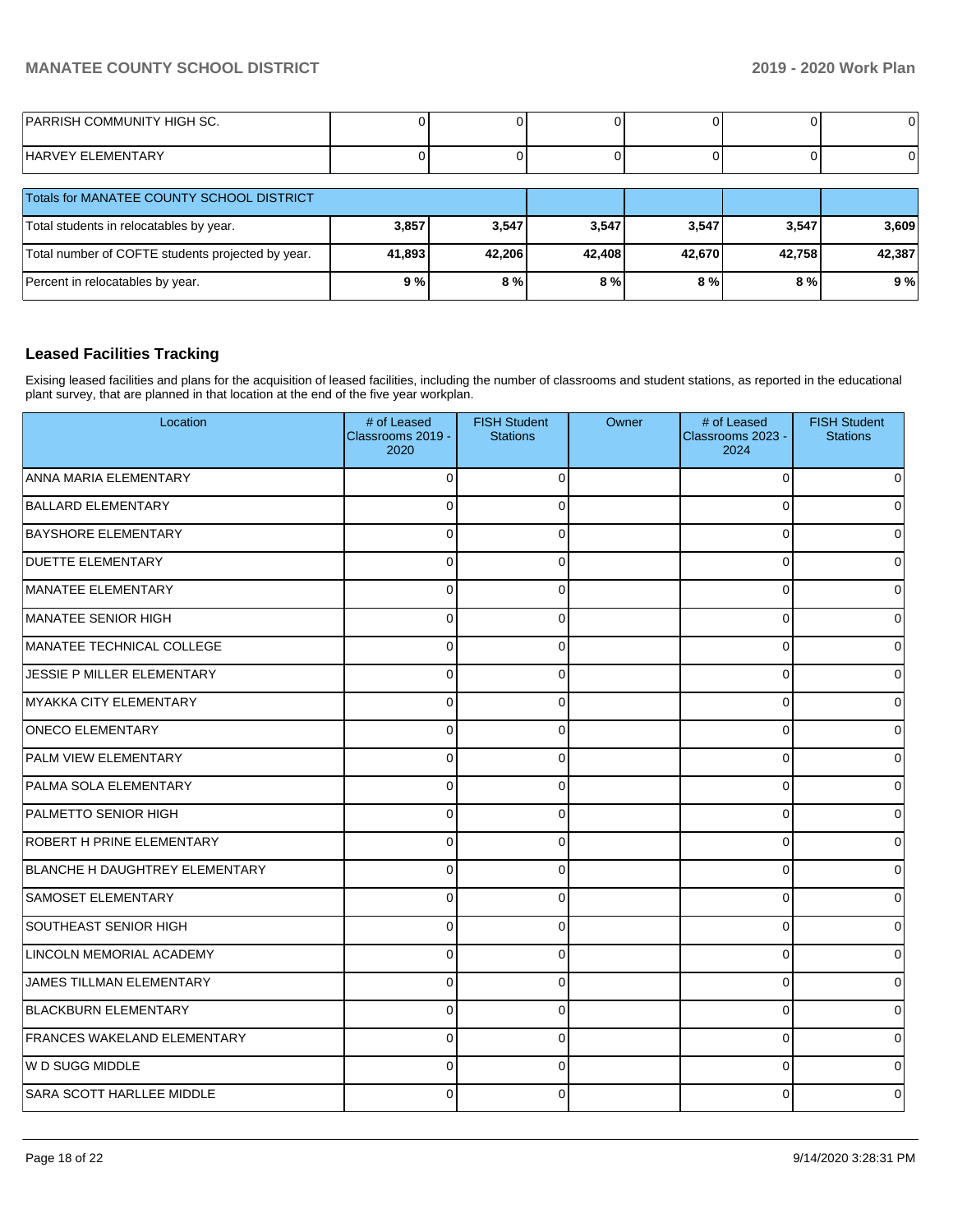| <b>H S MOODY ELEMENTARY</b>                                | 0        | 0           | 0           | 0           |
|------------------------------------------------------------|----------|-------------|-------------|-------------|
| MARTHA B KING MIDDLE                                       | 0        | 0           | 0           | 0           |
| <b>FLORINE J ABEL ELEMENTARY</b>                           | 0        | 0           | $\mathbf 0$ | $\Omega$    |
| <b>IDA M STEWART ELEMENTARY</b>                            | 0        | 0           | 0           | 0           |
| WILLIAM H BASHAW ELEMENTARY                                | 0        | 0           | 0           | $\Omega$    |
| <b>BRADEN RIVER ELEMENTARY</b>                             | 0        | 0           | 0           | 0           |
| <b>BRADEN RIVER MIDDLE</b>                                 | 0        | 0           | $\mathbf 0$ | $\Omega$    |
| <b>SEA BREEZE ELEMENTARY</b>                               | 0        | 0           | 0           | 0           |
| <b>TARA ELEMENTARY</b>                                     | 0        | 0           | 0           | $\Omega$    |
| LOUISE ROGERS JOHNSON MIDDLE/WAKELAND<br><b>ELEMENTARY</b> | $\Omega$ | 0           | 0           | $\Omega$    |
| <b>GENE WITT ELEMENTARY</b>                                | $\Omega$ | $\Omega$    | $\mathbf 0$ | $\Omega$    |
| LINCOLN MEMORIAL ELEMENTARY LEASE BLDG                     | $\Omega$ | $\Omega$    | 0           | 0           |
| CARLOS E HAILE MIDDLE                                      | $\Omega$ | $\Omega$    | 0           | 0           |
| LAKEWOOD RANCH SENIOR HIGH                                 | $\Omega$ | $\Omega$    | 0           | 0           |
| <b>BAYSHORE SENIOR HIGH</b>                                | $\Omega$ | $\Omega$    | 0           | 0           |
| ELECTA ARCOTTE LEE MIDDLE                                  | $\Omega$ | $\Omega$    | 0           | 0           |
| <b>WILLIAM MONROE ROWLETT ELEMENTARY</b>                   | $\Omega$ | $\Omega$    | 0           | 0           |
| MARJORIE G KINNAN ELEMENTARY                               | $\Omega$ | $\Omega$    | 0           | 0           |
| <b>GILBERT W MCNEAL ELEMENTARY</b>                         | $\Omega$ | $\Omega$    | 0           | 0           |
| <b>FREEDOM ELEMENTARY</b>                                  | $\Omega$ | $\Omega$    | $\mathbf 0$ | $\Omega$    |
| R DAN NOLAN MIDDLE                                         | $\Omega$ | $\Omega$    | 0           | $\Omega$    |
| VIRGIL MILLS ELEMENTARY                                    | $\Omega$ | $\Omega$    | 0           | $\Omega$    |
| <b>BRADEN RIVER HIGH</b>                                   | $\Omega$ | $\Omega$    | 0           | 0           |
| <b>WILLIS ELEMENTARY</b>                                   | $\Omega$ | $\Omega$    | $\Omega$    | 0           |
| <b>HORIZONS ACADEMY</b>                                    | $\Omega$ | $\Omega$    | 0           | 0           |
| ANNIE WILLIAMS ELEMENTARY                                  | $\Omega$ | $\Omega$    | 0           | $\mathbf 0$ |
| <b>GULLETT ELEMENTARY</b>                                  | 0        | $\mathbf 0$ | 0           | 0           |
| <b>BUFFALO CREEK MIDDLE</b>                                | $\Omega$ | $\Omega$    | 0           | 0           |
| G.D. ROGERS GARDEN-BULLOCK ELEMENTARY                      | 0        | $\mathbf 0$ | 0           | 0           |
| PALMETTO ELEMENTARY (NEW)                                  | 0        | $\Omega$    | 0           | 0           |
| DR MONA JAIN MIDDLE SCHOOL                                 | 0        | $\mathbf 0$ | 0           | 0           |
| PARRISH COMMUNITY HIGH SC.                                 | $\Omega$ | $\Omega$    | 0           | 0           |
| HARVEY ELEMENTARY                                          | 0        | $\mathbf 0$ | 0           | 0           |
|                                                            | 0        | 0           | 0           | 0           |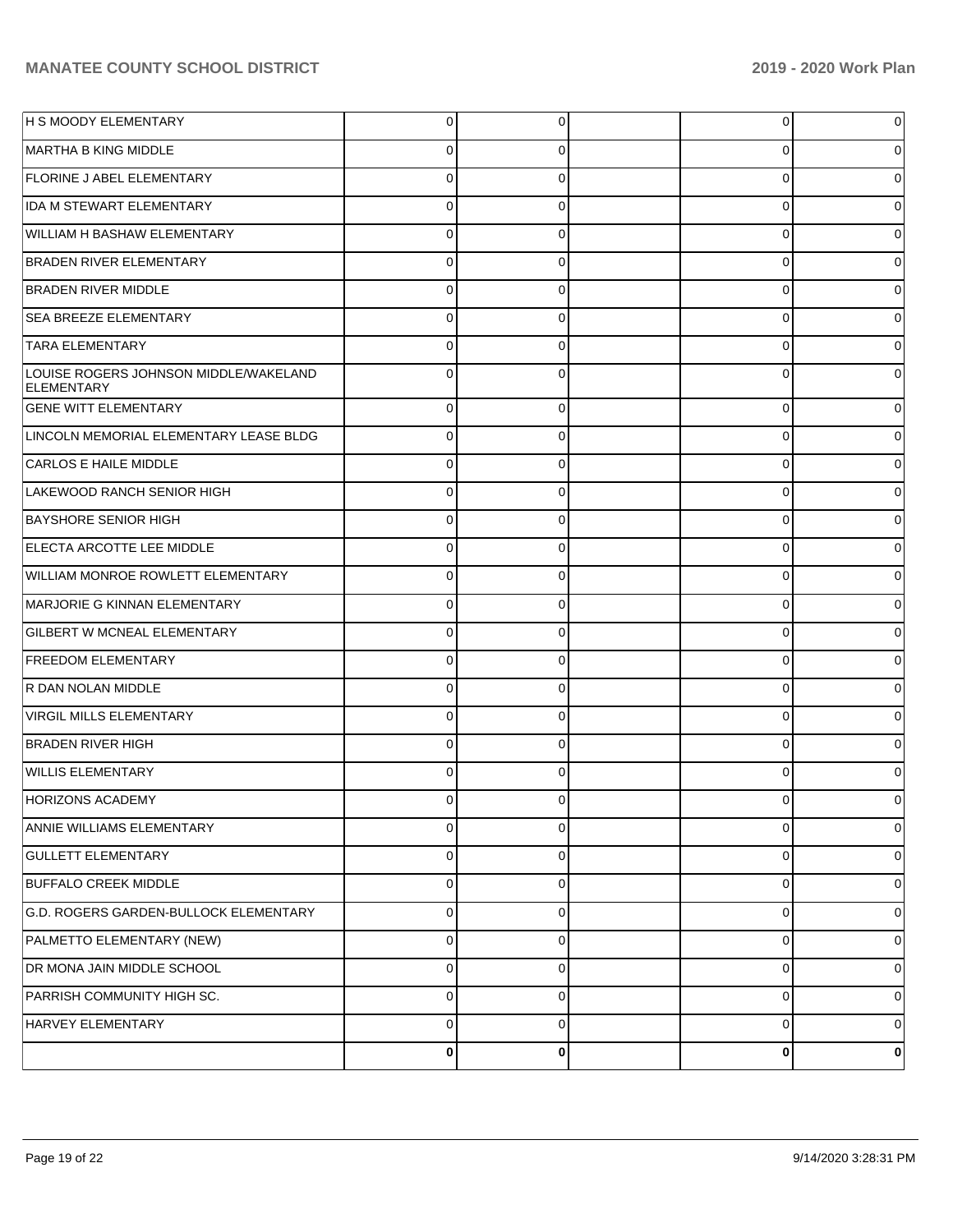### **Failed Standard Relocatable Tracking**

Relocatable units currently reported by school, from FISH, and the number of relocatable units identified as 'Failed Standards'.

Nothing reported for this section.

# **Planning**

### **Class Size Reduction Planning**

**Plans approved by the school board that reduce the need for permanent student stations such as acceptable school capacity levels, redistricting, busing, year-round schools, charter schools, magnet schools, public-private partnerships, multitrack scheduling, grade level organization, block scheduling, or other alternatives.**

The District has eleven charter schools and two conversion charter schools with a current enrollment of 7,469. The School Board approved the following school capacity levels: Elementary Schools 110% by School Service Area (SSA) of FISH capacity; Middle Schools 105% by SSA of FISH capacity; and High Schools 100% district-wide of FISH capacity. Re-districting is contemplated to level capacity among district schools. The District also offers magnet schools, virtual schools and an extensive choice program to better utilize facilities within the District.

### **School Closure Planning**

**Plans for the closure of any school, including plans for disposition of the facility or usage of facility space, and anticipated revenues.** 

Not Specified

# **Long Range Planning**

### **Ten-Year Maintenance**

District projects and locations regarding the projected need for major renovation, repair, and maintenance projects within the district in years 6-10 beyond the projects plans detailed in the five years covered by the work plan.

Nothing reported for this section.

### **Ten-Year Capacity**

Schedule of capital outlay projects projected to ensure the availability of satisfactory student stations for the projected student enrollment in K-12 programs for the future 5 years beyond the 5-year district facilities work program.

Nothing reported for this section.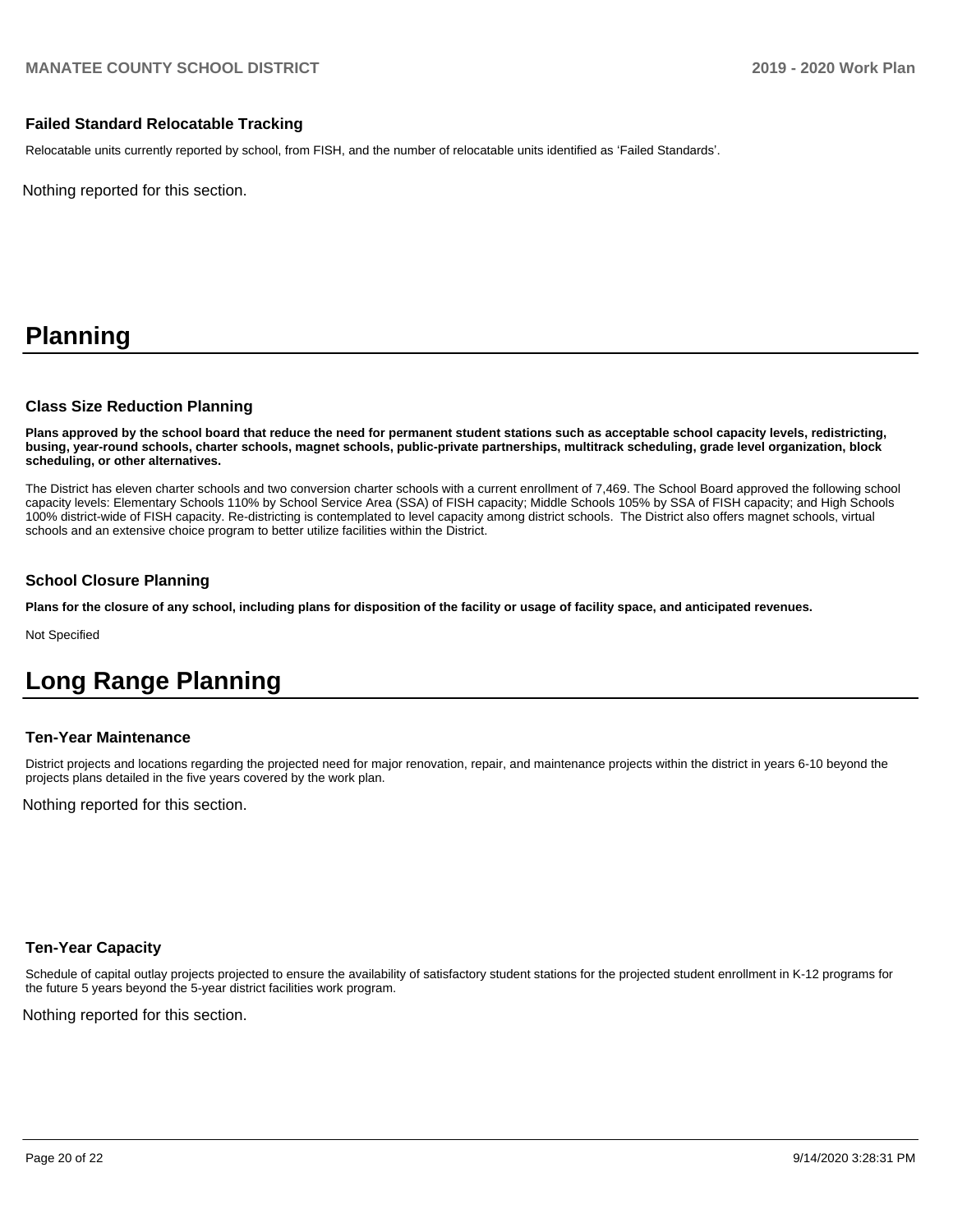### **Ten-Year Planned Utilization**

Schedule of planned capital outlay projects identifying the standard grade groupings, capacities, and planned utilization rates of future educational facilities of the district for both permanent and relocatable facilities.

| <b>Grade Level Projections</b>  | <b>FISH</b><br><b>Student</b><br><b>Stations</b> | Actual 2018 -<br><b>2019 FISH</b><br>Capacity | Actual<br>$2018 -$<br>2019<br><b>COFTE</b> | Actual 2018 - 2019<br><b>Utilization</b> | Actual 2019 - 2020 / 2028 - 2029 new<br>Student Capacity to be added/removed | Projected 2028<br><b>2029 COFTE</b> | Projected 2028 -<br>2029 Utilization |
|---------------------------------|--------------------------------------------------|-----------------------------------------------|--------------------------------------------|------------------------------------------|------------------------------------------------------------------------------|-------------------------------------|--------------------------------------|
| Elementary - District<br>Totals | 24,738                                           | 24,738                                        | 20,877.12                                  | 84.39 %                                  | $-1.145$                                                                     | 22,022                              | 93.34%                               |
| Middle - District Totals        | 12,183                                           | 10,959                                        | 8,696.20                                   | 79.35 %                                  | $-512$                                                                       | 9,208                               | 88.14 %                              |
| High - District Totals          | 14.112                                           | 13,403                                        | 11.725.66                                  | 87.49 %                                  | $-554$                                                                       | 12.280                              | 95.57%                               |
| Other - ESE, etc                | 6,009                                            | 2,208                                         | 388.63                                     | 17.62 %                                  | 105                                                                          | 284                                 | 12.28 %                              |
|                                 | 57,042                                           | 51,308                                        | 41,687.61                                  | 81.25 %                                  | $-2,106$                                                                     | 43,794                              | 89.01 %                              |

**Combination schools are included with the middle schools for student stations, capacity, COFTE and utilization purposes because these facilities all have a 90% utilization factor. Use this space to explain or define the grade groupings for combination schools.** 

No comments to report.

### **Ten-Year Infrastructure Planning**

**Proposed Location of Planned New, Remodeled, or New Additions to Facilities in 06 thru 10 out years (Section 28).**

Annie Williams Elementary Addition, New K-8 School

Plans for closure of any school, including plans for disposition of the facility or usage of facility space, and anticipated revenues in the 06 thru 10 out **years (Section 29).**

Nothing reported for this section.

### **Twenty-Year Maintenance**

District projects and locations regarding the projected need for major renovation, repair, and maintenance projects within the district in years 11-20 beyond the projects plans detailed in the five years covered by the work plan.

Nothing reported for this section.

### **Twenty-Year Capacity**